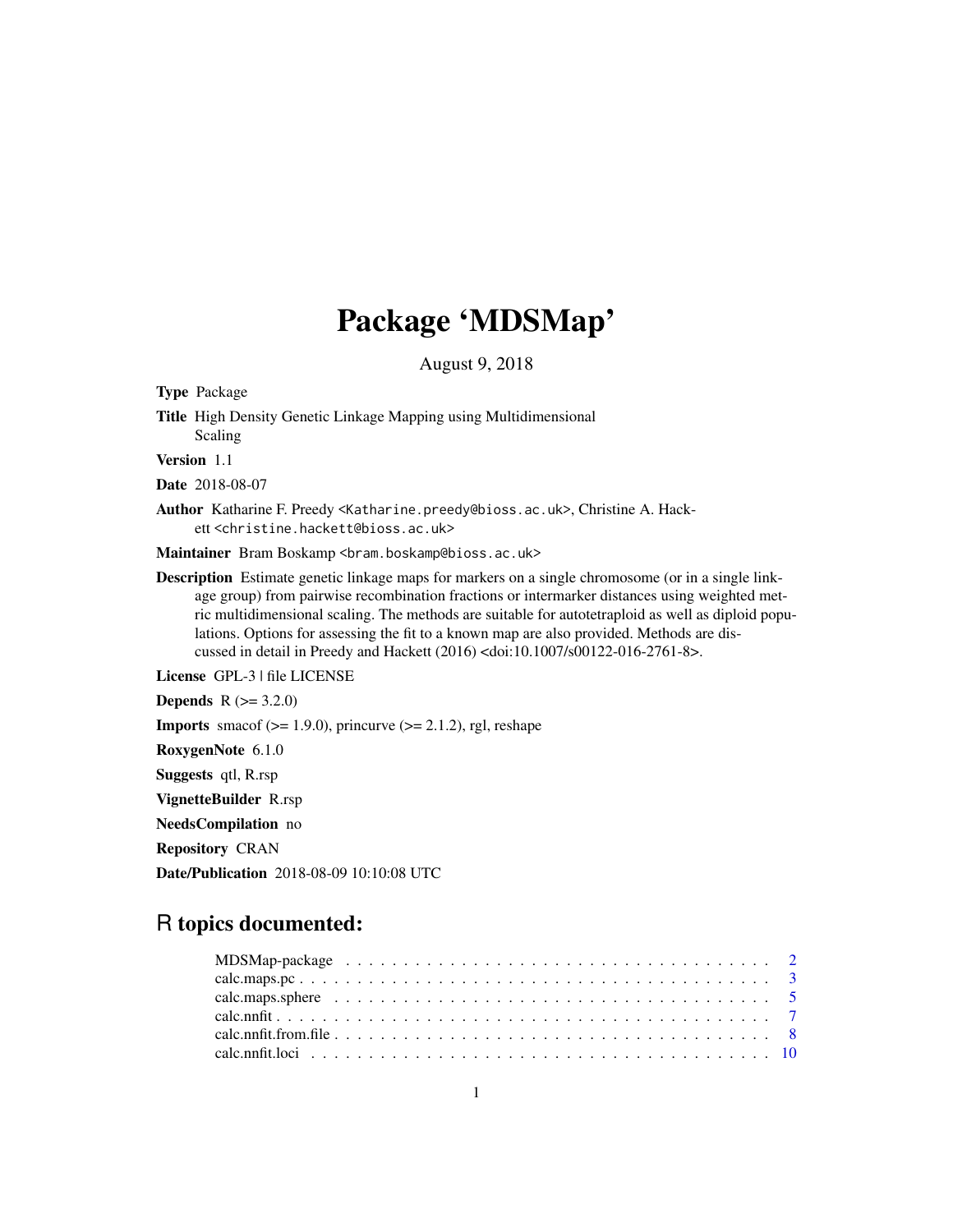<span id="page-1-0"></span>

# $\bf 30$  $\bf 30$

| MDSMap-package | High density Genetic Linkage Mapping using Multidimensional Scal- |
|----------------|-------------------------------------------------------------------|
|                | ing                                                               |

# Description

MDSmap provides functions for estimating genetic linkage maps for markers from a single linkage group from pairwise intermarker map distances using the Haldane or Kosambi map function; or recombination fractions. It either uses constrained weighted metric multidimensional scaling (cMDS) in 2 dimensions or unconstrained weighted metric multidimensional scaling (MDS) followed by fitting a principal curve (PC) in either 2 or 3 dimensions. Pairwise distances can be weighted either by the LOD score or LOD2. There are functions for diagnostic plots, estimating the difference between the observed and estimated difference between points and their nearest informative neighbour, which may be useful in deciding which weights to use and also for testing estimated maps against a map estimated externally.

# Details

The main top level functions to use: [calc.maps.pc](#page-2-1) and [calc.maps.sphere](#page-4-1), and use [plot.pcmap](#page-23-1), [plot.spheremap](#page-25-1) or [plot.pcmap3d](#page-24-1) to visualize the result.

# Author(s)

Katharine F. Preedy <Katharine.preedy@bioss.ac.uk>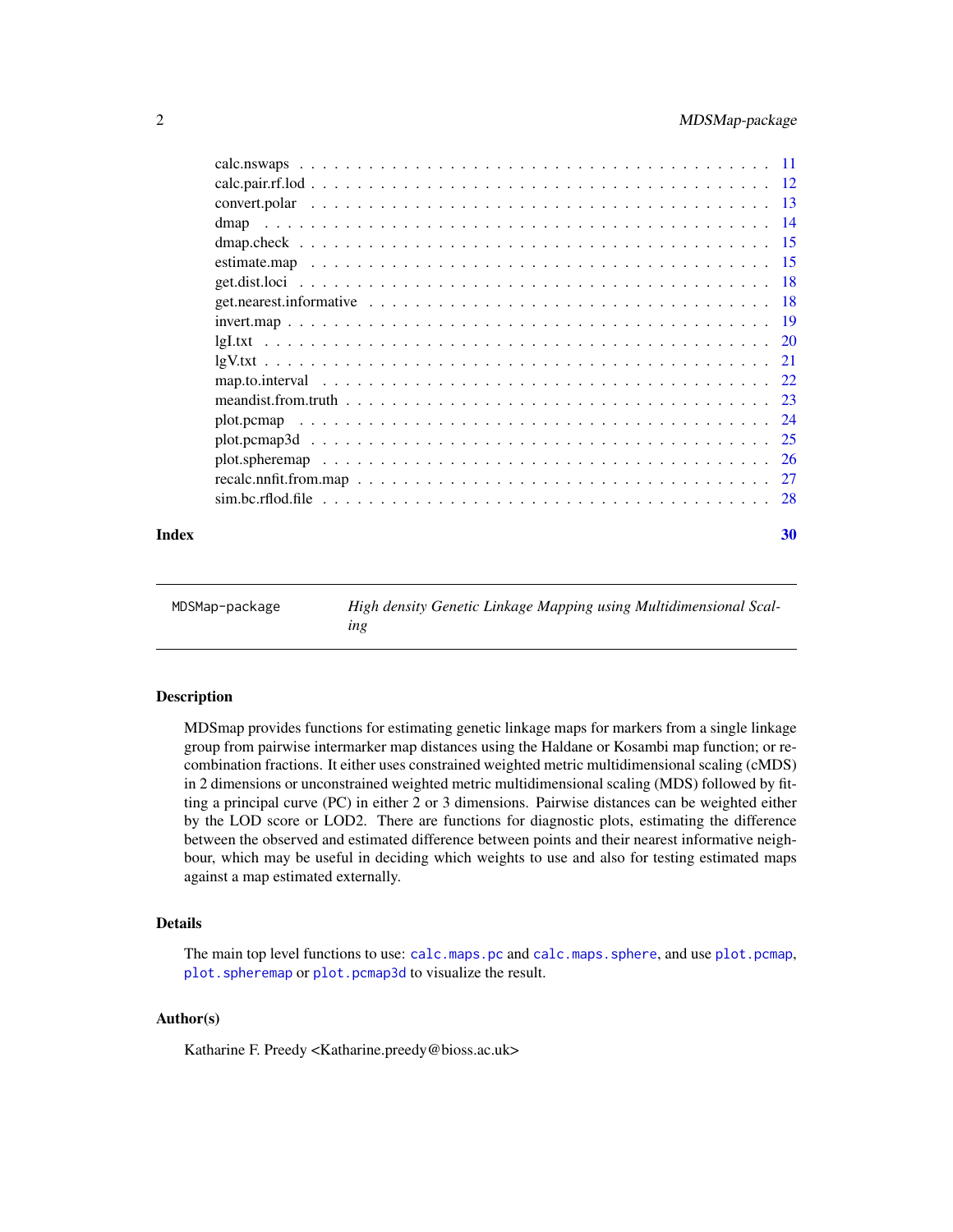# <span id="page-2-0"></span>calc.maps.pc 3

#### Examples

```
map<-calc.maps.pc(system.file("extdata", "lgV.txt", package="MDSMap"),
ndim=2,weightfn='lod2',mapfn='kosambi')
plot(map)
```
<span id="page-2-1"></span>calc.maps.pc *Estimate marker positions using Principal Curves*

# Description

Reads a text file of pairwise recombination fractions and LOD scores, reduces to 2 or 3 dimensions using wMDS and projects onto a single dimension using principal curves to estimate marker positions.

#### Usage

```
calc.maps.pcfname, spare = NULL, n = NULL, ndim = 2,weightfn = "lod2", mapfn = "haldane")
```
# Arguments

| fname    | Character string the name of the file of recombination fractions and scores it<br>should not contain any suffices (the file should be a txt file as described below). |
|----------|-----------------------------------------------------------------------------------------------------------------------------------------------------------------------|
| spar     | Integer - the smoothing parameter for the principal curve. If NULL this will be<br>done using leave one out cross validation.                                         |
| n        | Vector of integers or character strings containing markers to be omitted from the<br>analysis.                                                                        |
| ndim     | Number of dimensions in which to perform the wMDS and fit the curve - can be<br>2 or 3.                                                                               |
| weightfn | Character string specifying the values to use for the weight matrix in the MDS<br>'lod2' or 'lod'.                                                                    |
| mapfn    | Character string specifying the map function to use on the recombination frac-<br>tions 'haldane' is default, 'kosambi' or 'none'.                                    |

#### Details

Reads a file of the form described below and casts the data into matrices of pairwise recombination fractions and weights determined by the weight fn parameter (LOD or LOD^2^) calculates a distance matrix from the map function. Haldane is the default map function, none just uses recombination fractions and the other alternative is Kosambi (see [dmap](#page-13-1) for details).

Performs both an weighted MDS on the distance matrix using [smacofSym](#page-0-0) and [smacofSphere](#page-0-0) (de Leeuw & Mair 2009) and fits a principal curve to map this to an interval (principal curve for details).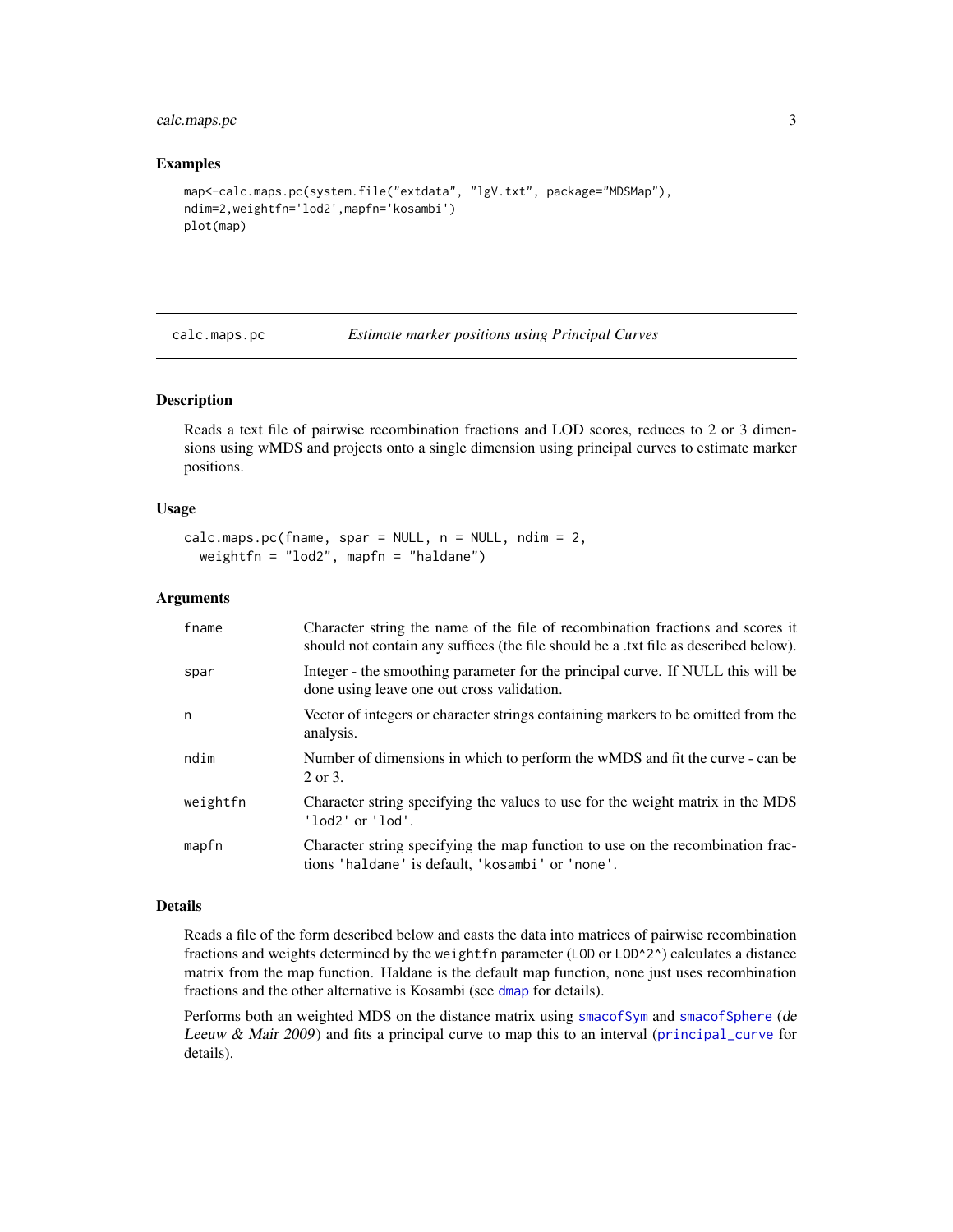File names should be of the form fname. txt and it is assumed that they are in a tab or space separated file of the format displayed below. The first entry on the first row is the number of markers to be analysed. Underneath this is a table in which the first two columns contain marker names, the third column contains the pairwise recombination fractions between the markers and the fourth column the associated lod score. Note that marker names in the first column vary more slowly than in the second column. Missing recombination pairs are acceptable. Recombination fractions greater than 0.499999 are set to that value.

| nmarkers |                                              |  |
|----------|----------------------------------------------|--|
|          | marker_1 marker_2 recombination fraction LOD |  |
|          |                                              |  |
|          |                                              |  |
|          |                                              |  |
|          |                                              |  |
|          |                                              |  |
|          |                                              |  |
|          |                                              |  |
|          |                                              |  |
|          |                                              |  |
|          |                                              |  |

# Value

A list (S3 class pcmap or pcmap3d depending on ndim) with the following elements:

| smacofsym | The unconstrained wMDS results.                                                                                                                                                                                                            |
|-----------|--------------------------------------------------------------------------------------------------------------------------------------------------------------------------------------------------------------------------------------------|
| pс        | The results from the principal curve fit.                                                                                                                                                                                                  |
| distmap   | A symmetric matrix of pairwise distances between markers where the columns<br>are in the estimated order.                                                                                                                                  |
| lodmap    | A symmetric matrix of lod scores associated with the distances in distmap.                                                                                                                                                                 |
| locimap   | A data frame of the markers containing the name of each marker, the number in<br>the configuration plot if that is being used, the position of each marker in order<br>of increasing distance and the nearest neighbour fit of the marker. |
| length    | Integer giving the total length of the segment.                                                                                                                                                                                            |
| removed   | A vector of the names of markers removed from the analysis.                                                                                                                                                                                |
| locikey   | A data frame showing the number associated with each marker name for inter-<br>preting the wMDS configuration plots.                                                                                                                       |
| meannnfit | The mean across all markers of the nearest neighbour fits.                                                                                                                                                                                 |

# References

de Leeuw J, Mair P (2009) Multidimensional scaling using majorization: SMACOF in R. J Stat Softw 31: 1-30 <http://www.jstatsoft.org/v31/i03/>

Hastie T, Weingessel A, Bengtsson H, Cannoodt R (1999) princurve: Fits a Principal Curve in Arbitrary Dimension. ) R package version 2.1.2. [https://CRAN.R-project.org/package=](https://CRAN.R-project.org/package=princurve) [princurve](https://CRAN.R-project.org/package=princurve)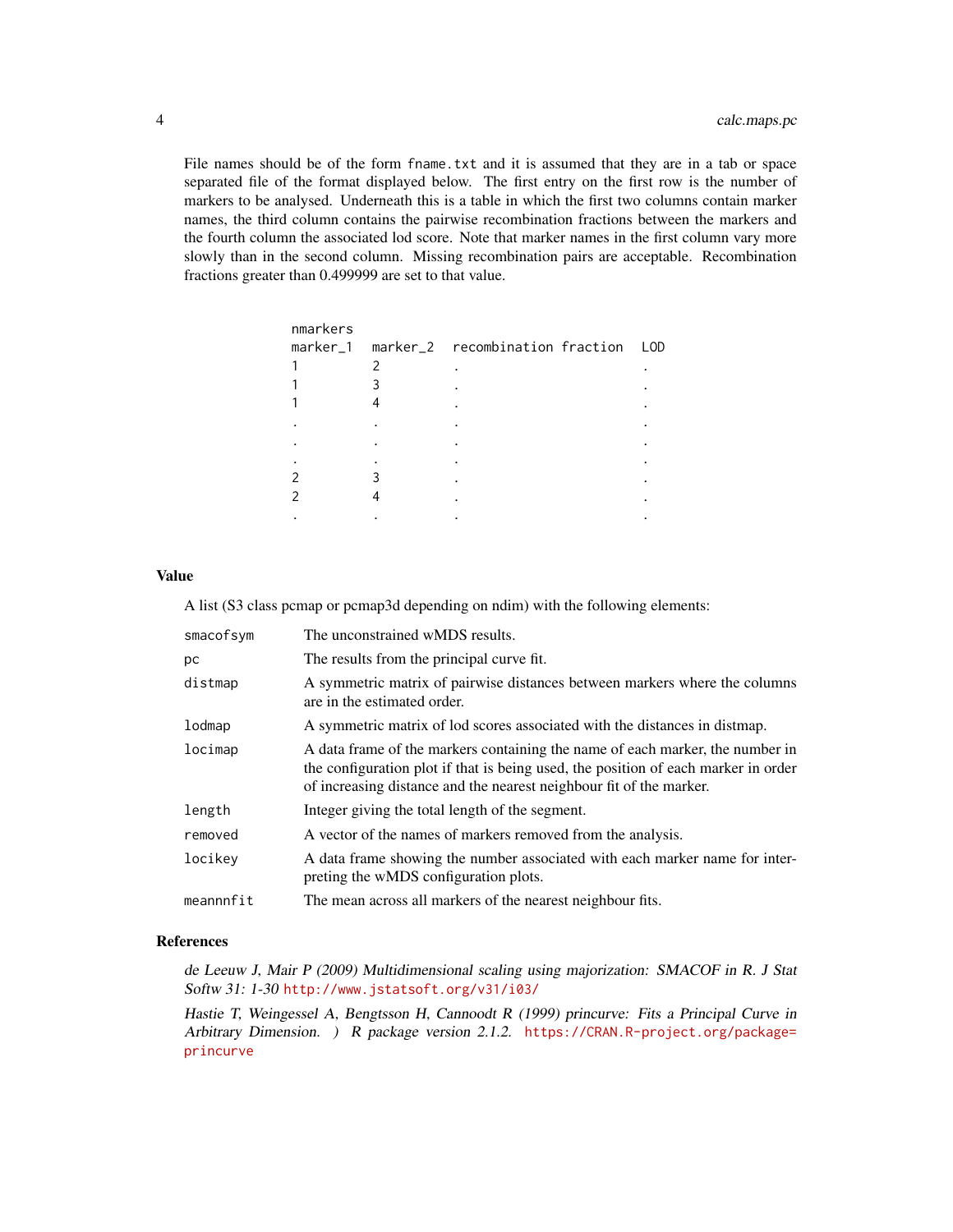# <span id="page-4-0"></span>calc.maps.sphere 5

#### See Also

```
calc.maps.sphere, calc.pair.rf.lod, smacofSym, smacofSphere, map.to.interval, dmap
```
#### Examples

```
map<-calc.maps.pc(system.file("extdata", "lgV.txt", package="MDSMap"),
ndim=2,weightfn='lod2',mapfn='kosambi')
plot(map)
```
<span id="page-4-1"></span>calc.maps.sphere *Estimate marker positions using spherically constrained weighted MDS*

# Description

Reads a text file of pairwise recombination fractions and LOD scores, estimates marker positions using spherically constrained weighted MDS

# Usage

```
calc.maps.sphere(fname, p = 100, n = NULL, weightfn = "lod2",
  mapfn = "haldane")
```
# **Arguments**

| fname    | Character string specifying the base name of the file frame.txt which contains<br>the data to be analysed. The file should be white space or tab separated. |
|----------|-------------------------------------------------------------------------------------------------------------------------------------------------------------|
| p        | Integer - the penalty for deviations from the sphere - higher p forces points more<br>closely onto a sphere.                                                |
| n        | Vector of integers or strings containing markers to be omitted from the analysis.                                                                           |
| weightfn | Character string specifying the values to use for the weight matrix in the MDS<br>$'$ lod $2'$ or $'$ lod'.                                                 |
| mapfn    | Character string specifying the map function to use on the recombination frac-<br>tions 'haldane' is default, 'kosambi' or 'none'.                          |

# Details

This can be very slow with large sets of markers, in which case it may be better to consider [calc.maps.pc](#page-2-1).

Reads a file of the form described below and casts the data into matrices of pairwise recombination fractions and weights determined by the weight fn parameter (LOD or LOD^2^) calculates a distance matrix from the map function. Haldane is the default map function, None just uses recombination fractions and the other alternative is Kosambi (see link{dmap} for details).

Performs both an unconstrained and dual spherically constrained weighted MDS on the distance matrix using [smacofSym](#page-0-0) and [smacofSphere](#page-0-0) (de Leeuw  $\&$  Mair 2009) and maps this to an interval (see [map.to.interval](#page-21-1) for details).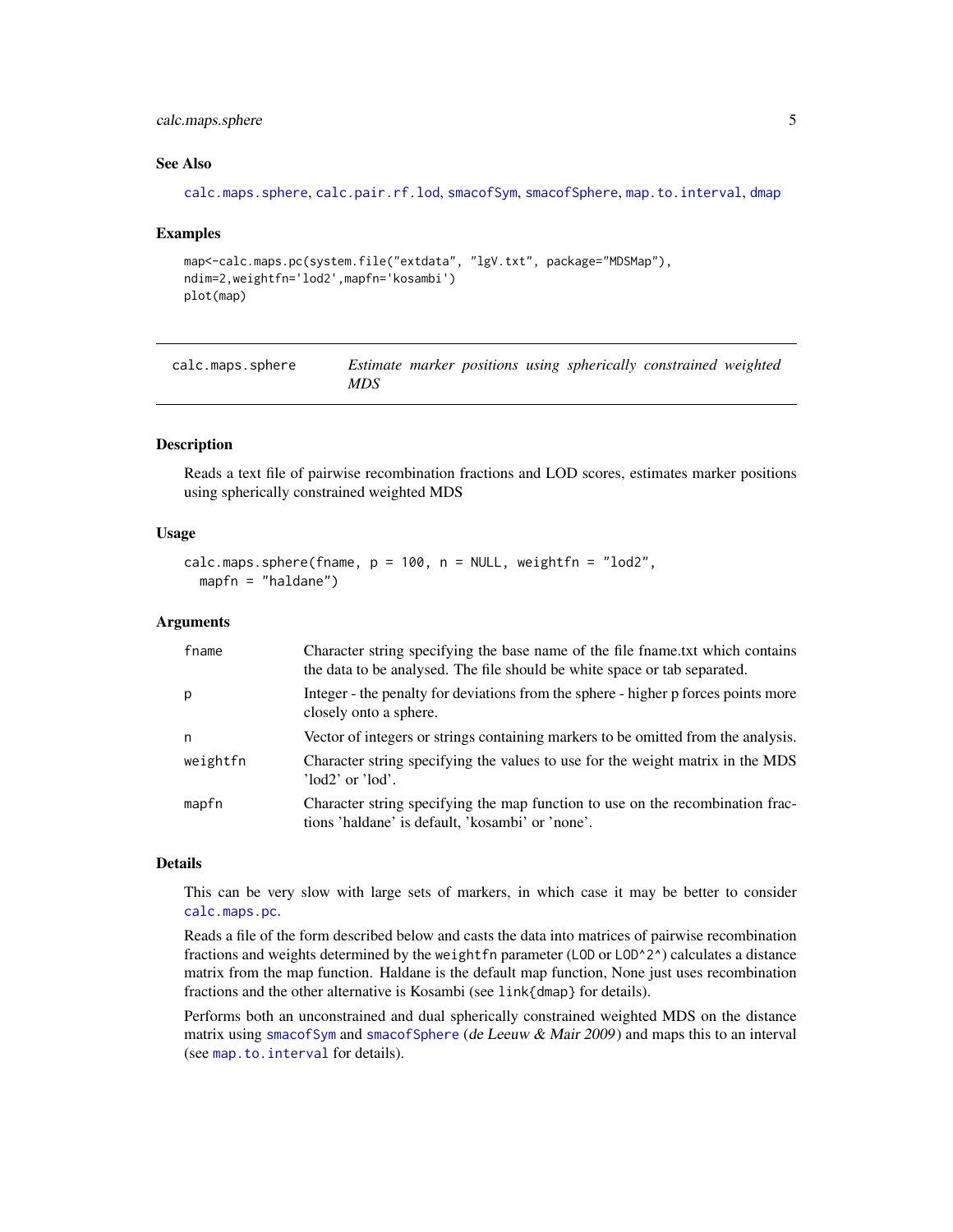Inevitably the constrained MDS has higher stress than the unconstrained MDS and a good rule of thumb is that this should not be more than about 10

File names should be of the form fname.txt and it is assumed that they are in a tab or space separated file of the format displayed below. The first entry on the first row is the number of markers to be analysed. Underneath this is a table in which the first two columns contain marker names, the third column contains the pairwise recombination fractions between the markers and the fourth column the associated LOD score. Note that marker names in the first column vary more slowly than in the second column. Missing recombination pairs are acceptable. Recombination fractions greater than 0.499999 are set to that value.

| nmarkers |                                              |  |
|----------|----------------------------------------------|--|
|          | marker_1 marker_2 recombination fraction LOD |  |
|          |                                              |  |
|          |                                              |  |
|          |                                              |  |
|          |                                              |  |
|          |                                              |  |
|          |                                              |  |
|          |                                              |  |
|          |                                              |  |
|          |                                              |  |
|          |                                              |  |

# Value

A list (S3 class 'spheremap') with the following elements:

| smacofsym    | The unconstrained wMDS results.                                                                                                                                                                                                            |
|--------------|--------------------------------------------------------------------------------------------------------------------------------------------------------------------------------------------------------------------------------------------|
| smacofsphere | The spherically constrained wMDS results.                                                                                                                                                                                                  |
| mapsphere    | Map of the markers onto an interval containing order-the rank of each marker.                                                                                                                                                              |
| distmap      | A symmetric matrix of pairwise distances between markers where the columns<br>are in the estimated order.                                                                                                                                  |
| lodmap       | A symmetric matrix of lod scores associated with the distances in distmap.                                                                                                                                                                 |
| locimap      | A data frame of the markers containing the name of each marker, the number in<br>the configuration plot if that is being used, the position of each marker in order<br>of increasing distance and the nearest neighbour fit of the marker. |
| length       | Integer giving the total length of the segment.                                                                                                                                                                                            |
| removed      | A vector of the names of markers removed from the analysis.                                                                                                                                                                                |
| locikey      | A data frame showing the number associated with each marker name for inter-<br>preting the wMDS configuration plots.                                                                                                                       |
| stressratio  | The ratio of the constrained to unconstrained stress.                                                                                                                                                                                      |
| ssphere      | The stress per point of the spherically constrained wMDS.                                                                                                                                                                                  |
| ssym         | Stress per point of the unconstrained wMDS.                                                                                                                                                                                                |
| meannnfit    | The mean across all markers of the nearest neighbour fits.                                                                                                                                                                                 |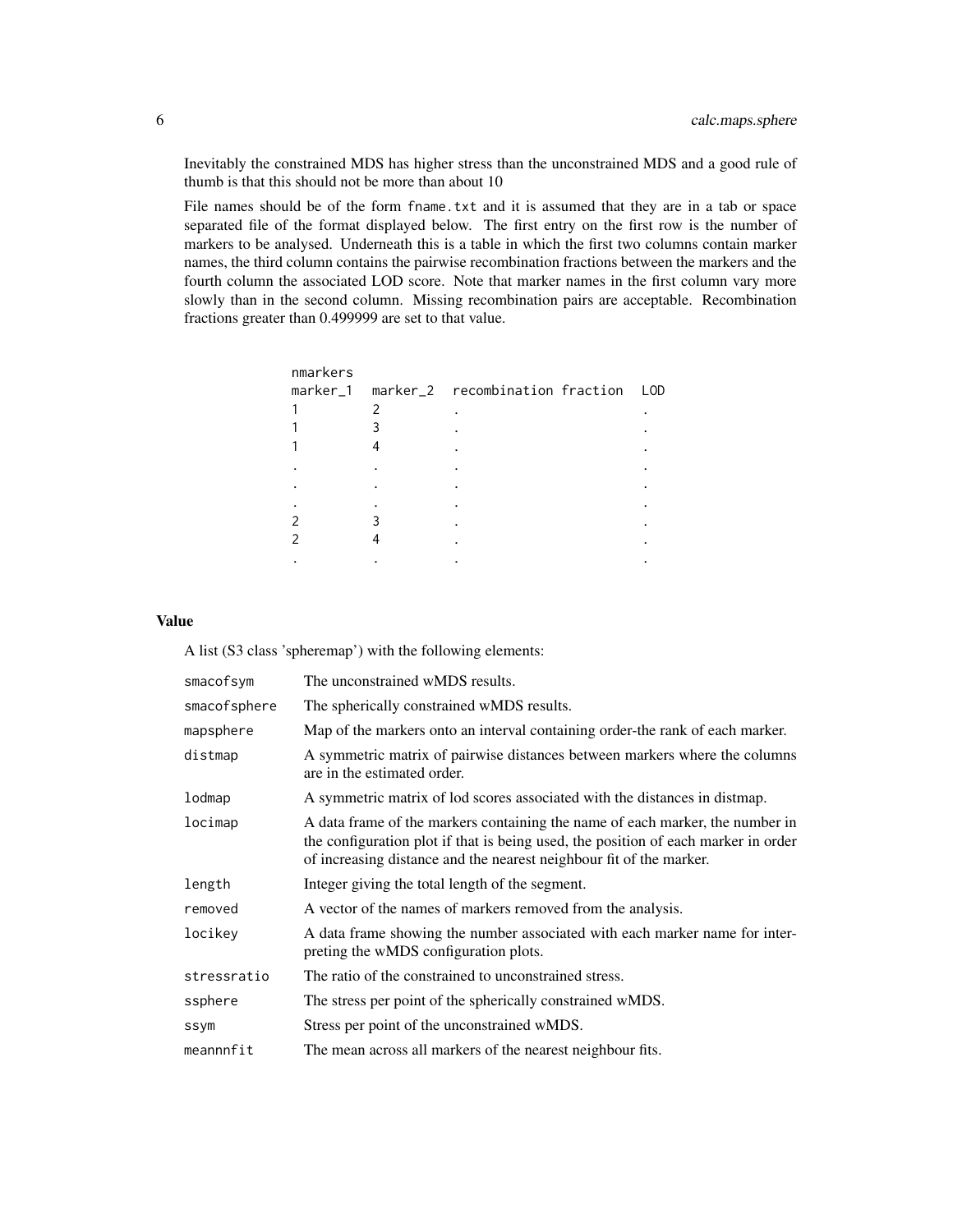#### <span id="page-6-0"></span>calc.nnfit 7

# References

de Leeuw J, Mair P (2009) Multidimensional scaling using majorization: SMACOF in R. J Stat Softw 31: 1-30 <http://www.jstatsoft.org/v31/i03/>

# See Also

[calc.maps.pc](#page-2-1), [calc.pair.rf.lod](#page-11-1), [smacofSym](#page-0-0), [smacofSphere](#page-0-0), [map.to.interval](#page-21-1), [dmap](#page-13-1), [calc.nnfit](#page-6-1)

# Examples

```
smap<-calc.maps.sphere(system.file("extdata", "lgI.txt", package="MDSMap"),
weightfn='lod',mapfn='kosambi')
```
<span id="page-6-1"></span>calc.nnfit *Calculate the nearest neighbour fit.*

# Description

Calculates the total, mean and individual differences between the observed and estimated distances from all loci and their nearest neighbours with non-zero LOD scores.

### Usage

calc.nnfit(distmap, lodmap, estmap)

# Arguments

| distmap | Symmetric matrix of pairwise inter-marker distances with columns and rows<br>corresponding to the estimated map order. |
|---------|------------------------------------------------------------------------------------------------------------------------|
| lodmap  | Symmetric matrix of pairwise lod scores with columns and rows corresponding<br>to the estimated map order.             |
| estmap  | Vector of estimated marker positions.                                                                                  |

# Details

The nearest neighbour fit for a marker is the sum of the difference between the observed and estimated distances between the marker and its nearest informative neighbour. A neighbour is informative if the LOD score for the inter-marker distance is greater than zero. This function calculates the nearest neighbour fit for each marker and returns the fit for each point and the sum of all the fits.

# Value

A list with the elements:

| fit       | Sum of the nearest neighbour fits over all markers.  |
|-----------|------------------------------------------------------|
| pointfits | Vector of nearest neighbour fits for each marker.    |
| meanfit   | Mean of the nearest neighbour fits over all markers. |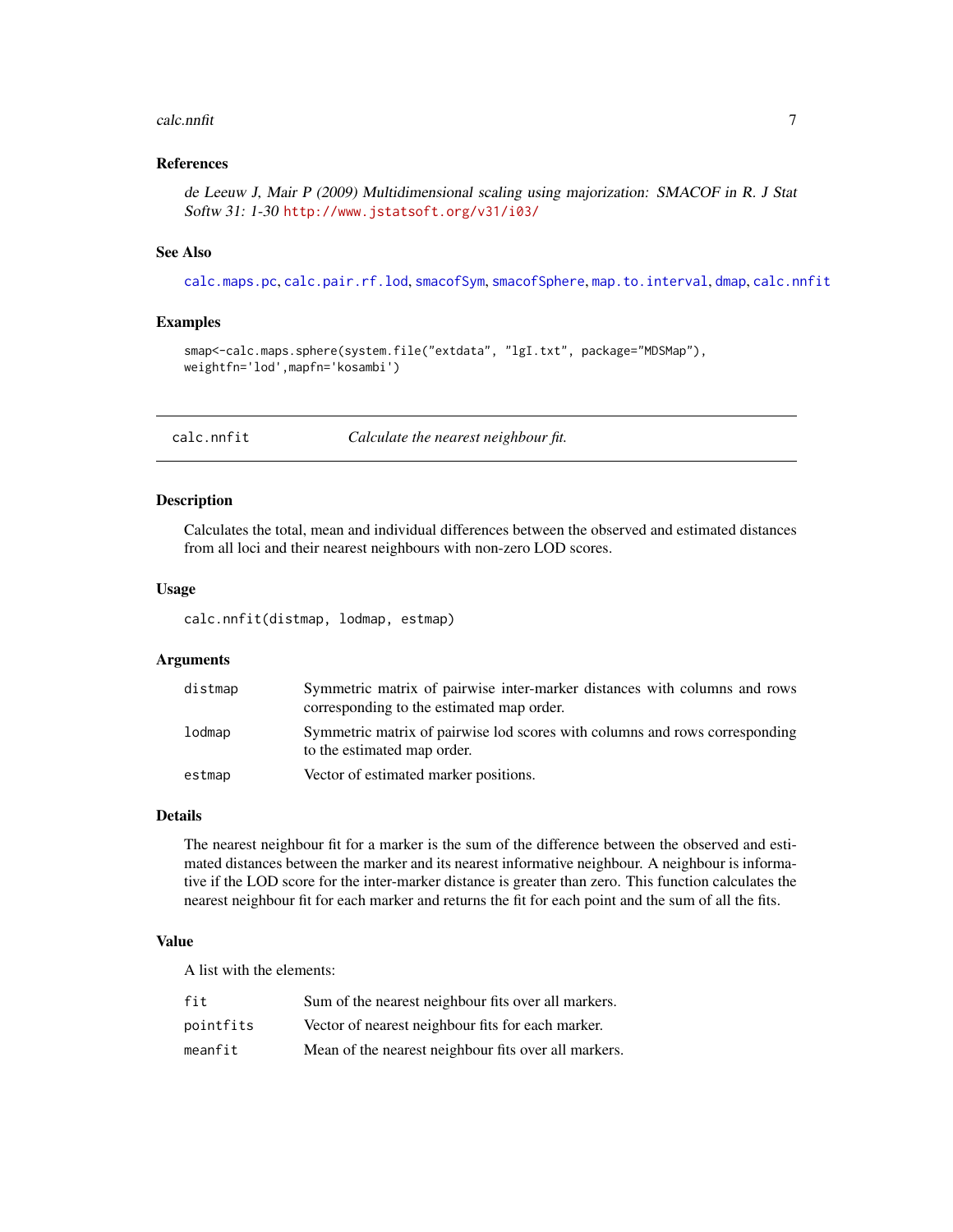# <span id="page-7-0"></span>See Also

[calc.nnfit.loci](#page-9-1)

calc.nnfit.from.file *Nearest neighbour fit from estimated map and file of pairwise recombination fractions.*

#### **Description**

Calculates a nearest neighbour fit based from an estimated map and a file containing pairwise recombination fractions and LOD scores.

# Usage

```
calc.nnfit.from.file(estmap, fname, mapfn = "haldane", n = NULL,
  header = FALSE)
```
# Arguments

| estmap | A character string indicating the name of a comma separated value file with the<br>first column containing marker names in the order of their estimated position.        |
|--------|--------------------------------------------------------------------------------------------------------------------------------------------------------------------------|
| fname  | A character string specifying the base name of the file frame. txt which con-<br>tains the data to be analysed the file should be white space or tab separated.          |
| mapfn  | Character string, 'haldane', 'kosambi' or 'none' specifying the values to<br>use to estimate the map distance from the recombination fractions. Default is<br>'haldane'. |
| n      | Vector of character strings or numbers specifying the markers to be omitted from<br>the analysis. Default is NULL.                                                       |
| header | Logical argument indicating whether the .csv file estmap contains headers - de-<br>fault is TRUE                                                                         |

#### Details

Reads in two files fname.txt and estmap.

The data is cast the data into symmetric matrices of pairwise recombination fractions and LOD scores with the order of columns and rows in the matrix determined by the order specified in estmap. A distance matrix is calculated according to the method specified by mapfn. Haldane is the default map function, None just uses recombination fractions and the other alternative is Kosambi (see [dmap](#page-13-1) for details). The nearest neighbour fit is then calculated (see [calc.nnfit](#page-6-1) for details)

estmap should contain marker names in the first column in the order of the estimated map.

fname should be of the form fname.txt and it is assumed that they are in a tab or space separated file of the format displayed below. The first entry on the first row is the number of markers to be analysed. Underneath this is a table in which the first two columns contain marker names, the third column contains the pairwise recombination fractions between the markers and the fourth column the associated LOD score. Note that marker names in the first column vary more slowly than in the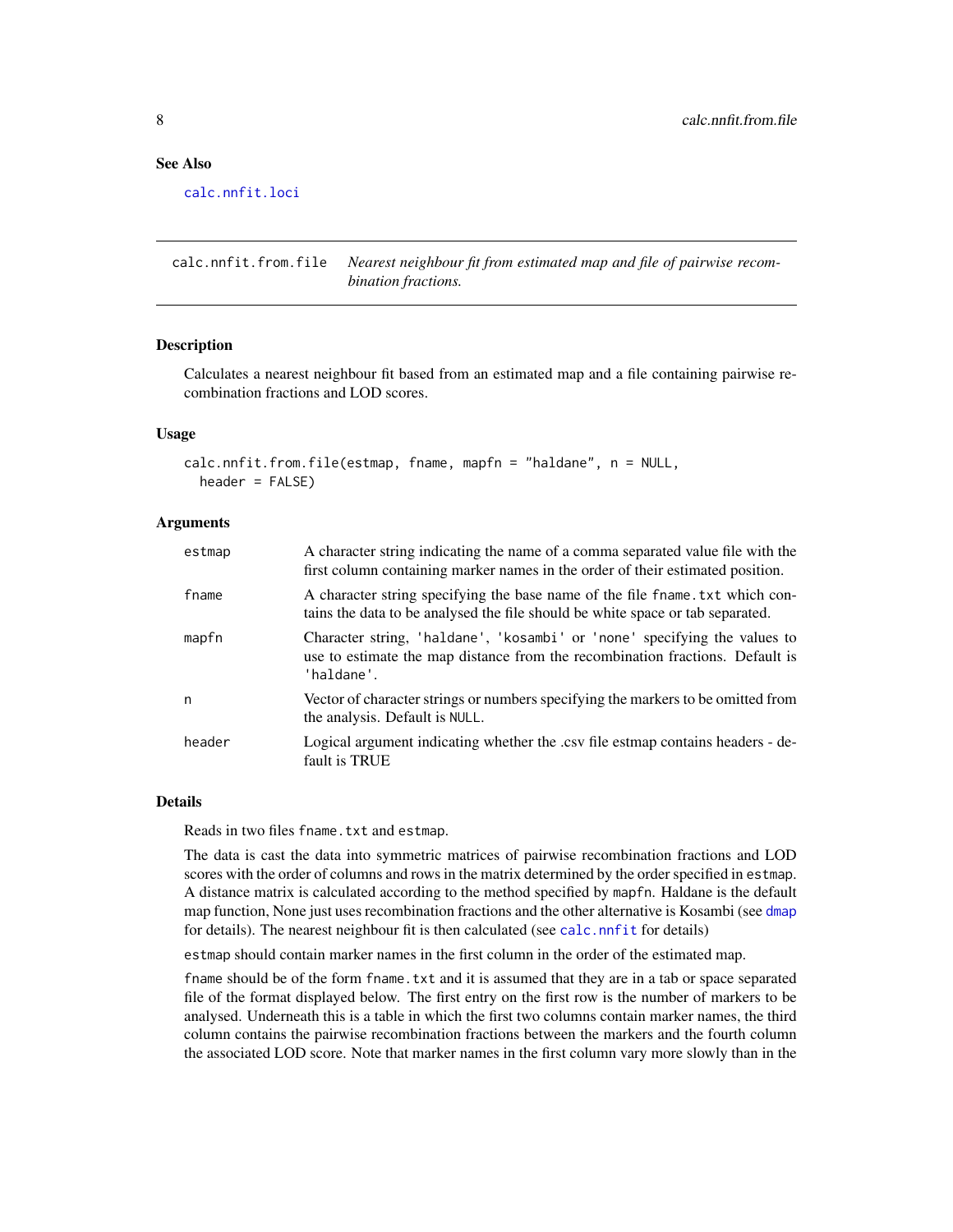# calc.nnfit.from.file 9

second column. Missing recombination pairs are acceptable. Recombination fractions greater than 0.499999 are set to that value.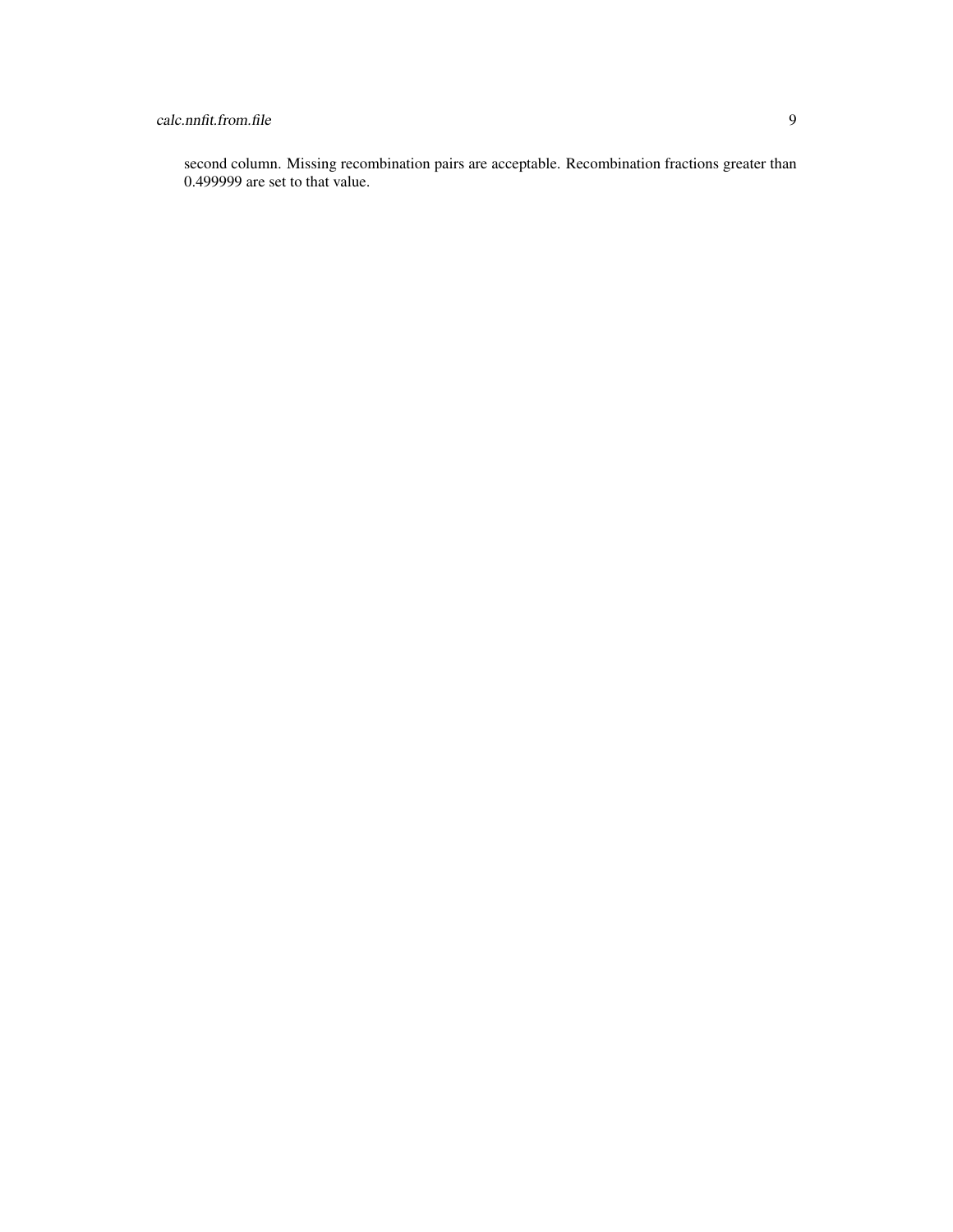<span id="page-9-0"></span>

| nmarkers |                                              |  |
|----------|----------------------------------------------|--|
|          | marker_1 marker_2 recombination fraction LOD |  |
|          |                                              |  |
|          |                                              |  |
|          |                                              |  |
|          |                                              |  |
|          |                                              |  |
|          |                                              |  |
|          |                                              |  |
|          |                                              |  |
|          |                                              |  |

# Value

A list with the following elements:

| fit       | Sum over all markers of the nearest neighbour fits.  |
|-----------|------------------------------------------------------|
| pointfits | The nearest neighbour fit for each marker.           |
| meanfit   | Mean of the nearest neighbour fits over all markers. |

# See Also

[dmap](#page-13-1), [calc.nnfit](#page-6-1), [calc.pair.rf.lod](#page-11-1)

<span id="page-9-1"></span>calc.nnfit.loci *Calculates the nearest neighbour fit for an individual marker.*

# Description

Calculates the nearest neighbour fit for an individual marker.

# Usage

```
calc.nnfit.loci(loci, distmap, lodmap, estmap)
```
# Arguments

| loci    | Scalar indicating the estimated rank position of the marker.                                                           |
|---------|------------------------------------------------------------------------------------------------------------------------|
| distmap | Symmetric matrix of pairwise inter-marker distances with columns and rows<br>corresponding to the estimated map order. |
| lodmap  | Symmetric matrix of pairwise lod scores with columns and rows corresponding<br>to the estimated map order.             |
| estmap  | Vector of estimated marker positions.                                                                                  |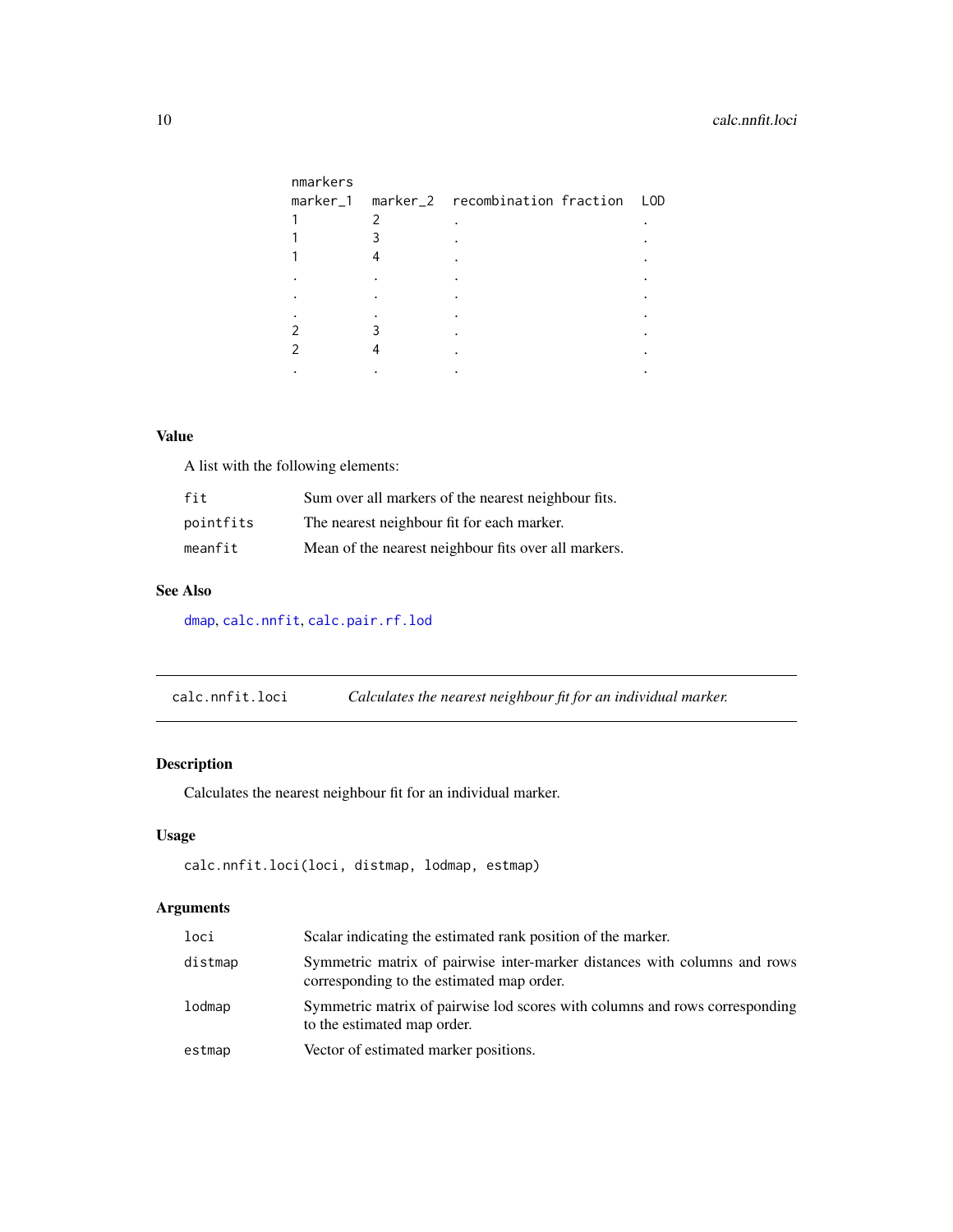#### <span id="page-10-0"></span>calc.nswaps 11

#### Details

The nearest neighbour fit for a marker is the sum of the difference between the observed and estimated distances between the marker and its nearest informative neighbour. A neighbour is informative if the LOD score for the inter-marker distance is non zero. This function finds the nearest markers with a non-zero LOD score (this may be one or two markers). Calculates the estimated distances between these markers and the marker of interest and returns the sum of the absolute values of the difference between the observed and estimated distances.

# Value

Scalar corresponding to the difference between the observed and estimated intermarker differences.

| calc.nswaps | Calculates the number of swaps required to move from one order to |
|-------------|-------------------------------------------------------------------|
|             | <i>another.</i>                                                   |

# **Description**

Calculates the number of swaps required to move from one order to another.

#### Usage

calc.nswaps(map1, map2)

#### Arguments

| map1 | Vector of marker positions or ranks. |
|------|--------------------------------------|
| map2 | Vector of marker positions or ranks. |

#### Details

This is intended to be used when comparing an estimated marker ordering to some perceived "truth". It is most likely to be useful when dealing with simulated data where the concept of truth makes most sense. It calculates the minimum number of single place swaps that would be needed to move from map1 to map2 and it does this by reverse engineering kendall's tau b correlation coefficient

$$
\tau = \frac{2(C - D)}{N}
$$

where  $N$  is the total number of pairs of markers,  $C$  the number of concordant pairs and  $D$  the number of discordant pairs. If there are *n* markers then the total number of pairs  $N = \binom{n}{2}$  and  $C = N - D$  so  $D = 0.5\binom{n}{2}(1 - \tau)$  and the minimum number of swaps is the minimum of D and  $N - D$ 

#### Value

Scalar giving the number of swaps.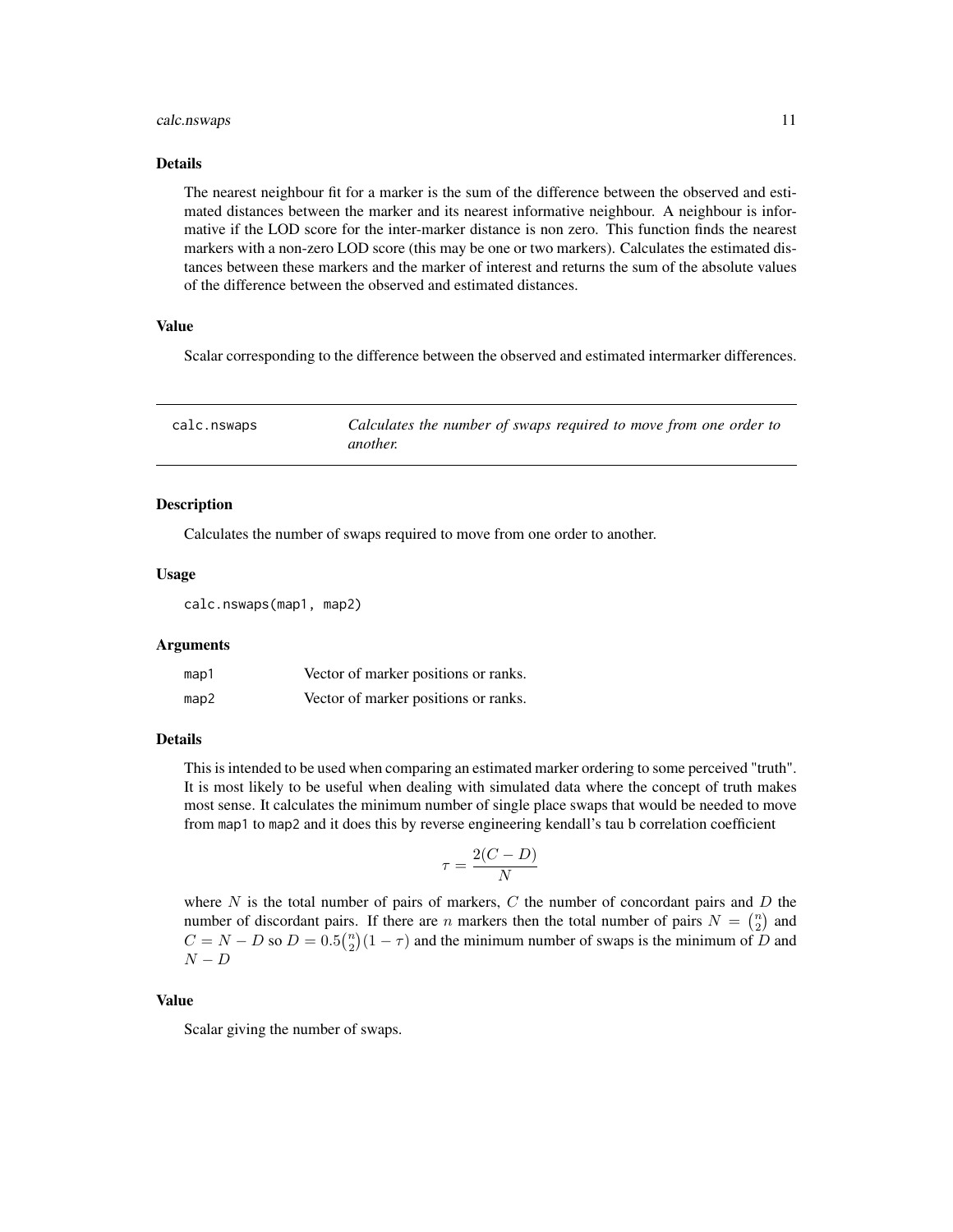<span id="page-11-1"></span><span id="page-11-0"></span>

Reads a text file of pairwise recombination fractions and LOD scores and casts it into a matrix of recombination fractions and weights.

#### Usage

calc.pair.rf.lod(fname, weightfn = "lod", ...)

# Arguments

| fname             | Character string specifying the base name of the file fname. txt which contains<br>the data to be analysed the file should be white space or tab separated. |  |
|-------------------|-------------------------------------------------------------------------------------------------------------------------------------------------------------|--|
| weightfn          | Character string specifiying the values to use for the weight matrix 'lod2' or<br>'lod'                                                                     |  |
| $\cdot\cdot\cdot$ | read.table arguments.                                                                                                                                       |  |

# Details

File names should be of the form fname.txt and it is assumed that they are in a tab or space separated file of the format displayed below. The first entry on the first row is the number of markers to be analysed. Underneath this is a table in which the first two columns contain marker names, the third column contains the pairwise recombination fractions between the markers and the fourth column the associated LOD score. Note that marker names in the first column vary more slowly than in the second column. Missing recombination pairs are acceptable. Recombination fractions greater than 0.499999 are set to that value

| nmarkers |                                              |  |
|----------|----------------------------------------------|--|
|          | marker_1 marker_2 recombination fraction LOD |  |
|          |                                              |  |
|          |                                              |  |
|          |                                              |  |
|          |                                              |  |
|          |                                              |  |
|          |                                              |  |
|          |                                              |  |
|          |                                              |  |
|          |                                              |  |
|          |                                              |  |

### Value

A list with the following elements: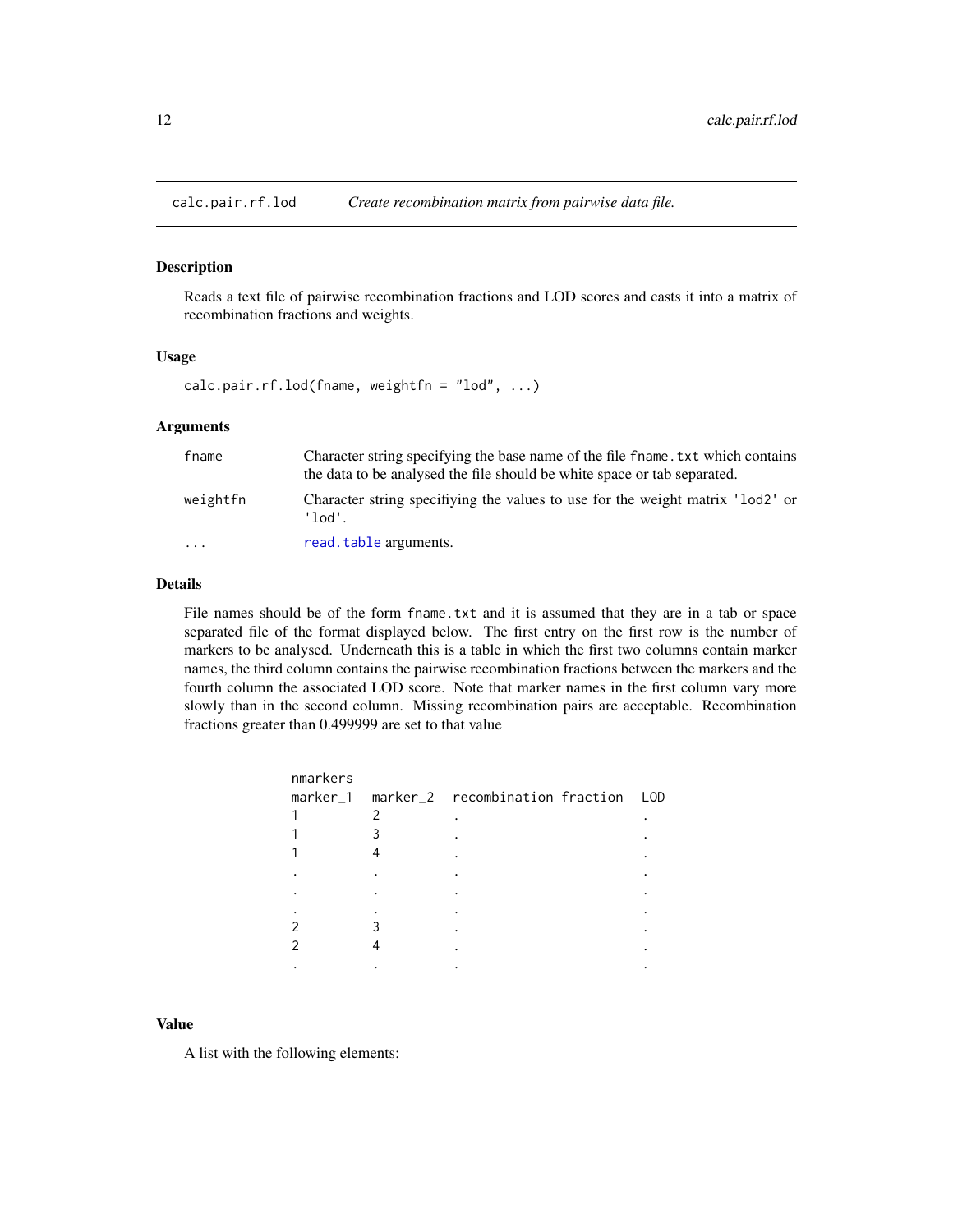# <span id="page-12-0"></span>convert.polar 13

| rf        | A symmetric matrix of recombination fractions. |
|-----------|------------------------------------------------|
| nloci     | The number of markers in the analysis.         |
| locinames | The names of the markers in the analysis.      |

# Examples

```
lodrf<-calc.pair.rf.lod(system.file("extdata", "lgV.txt", package="MDSMap"),
"lod2")
```
<span id="page-12-1"></span>

| convert.polar | Convert Cartesian coordinates from wMDS coordinates to polar coor- |
|---------------|--------------------------------------------------------------------|
|               | dinates.                                                           |

# Description

Converts the coordinates of points in the final configuration of a spherically constrained wMDS from Cartesian to polar coordinates.

#### Usage

```
convert.polar(mdsobject, nloci)
```
# Arguments

| mdsobject | Output from smacof Sphere using the dual method in the smacof package. |
|-----------|------------------------------------------------------------------------|
| nloci     | The number of markers in the configuration.                            |

# Details

Centres the circle on zero if necessary, finds a the most natural break in the points to start as 0, then calculates the angle of each point relative to this. The radius is the median distance of points from the centre.

#### Value

| theta  | A vector of angles one for each point. |
|--------|----------------------------------------|
| radius | A scalar the radius of sphere.         |

# References

de Leeuw J, Mair P (2009) Multidimensional scaling using majorization: SMACOF in R. J Stat Softw 31:1-30 <http://www.jstatsoft.org/v31/i03/>

# See Also

[smacofSphere](#page-0-0)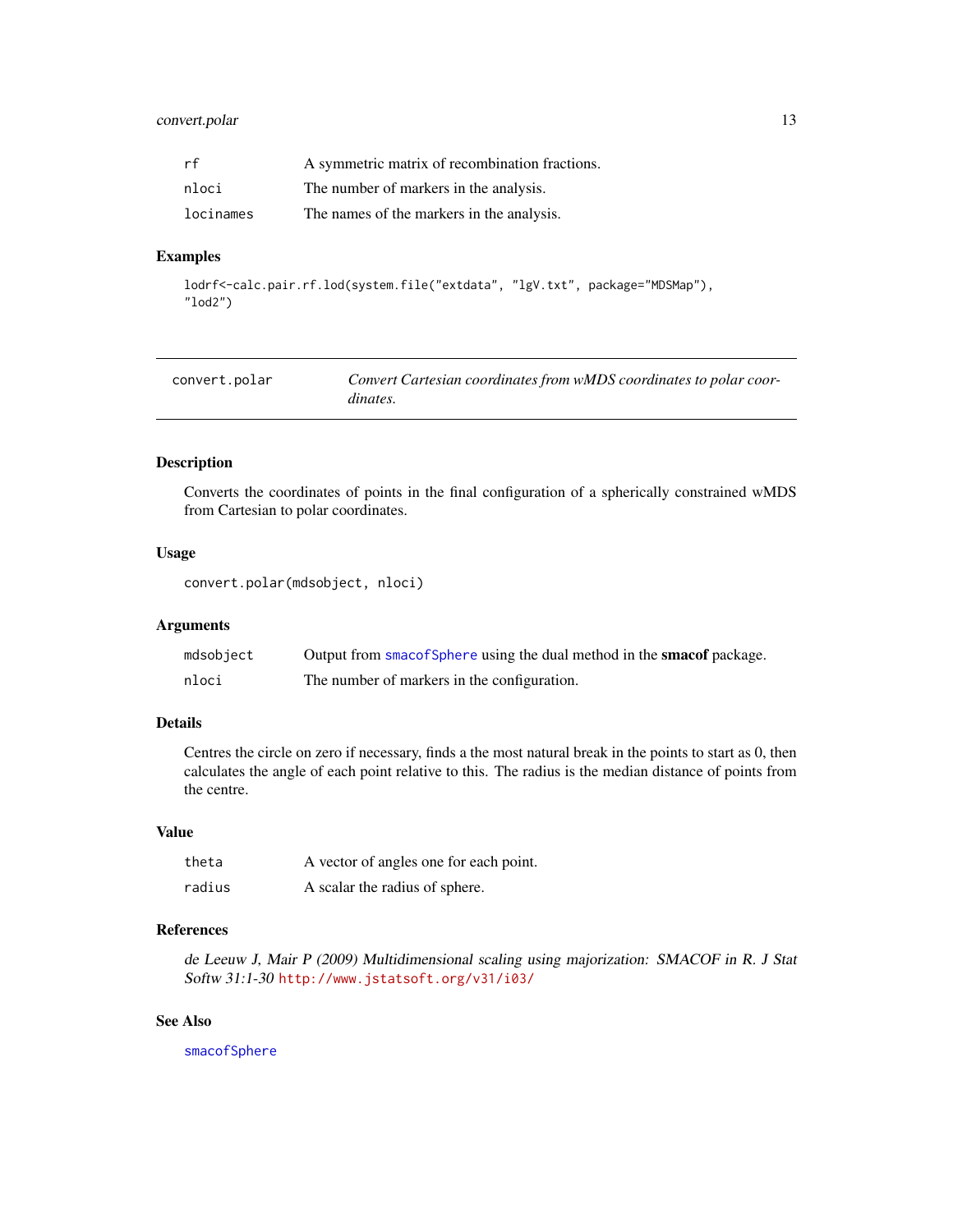#### Examples

```
#M and lod should be n x n symmetric matrices of the same dimensions where n
#is the number markers to be analysed
## Not run:
mds1<-smacofSphere(M,ndim=2,algorithm="dual",weightmat=lod,penalty=100)
pol<-convert.polar(mds1,n)
```
## End(Not run)

<span id="page-13-1"></span>dmap *Calculates pairwise map distances from the recombination fraction.*

# Description

Calculates pairwise map distances from the recombination fraction.

# Usage

dmap(rf, mapfn = "haldane")

# Arguments

| rf    | A symmetric matrix of pairwise recombination fractions.                                                                 |
|-------|-------------------------------------------------------------------------------------------------------------------------|
| mapfn | A character string specifying the map function to be used in calculated the dis-<br>tance 'haldane', 'kosambi', 'none'. |

# Details

The default is the 'haldane' map function  $0.5 \ln(1 - 2rf)$ , 'kosambi' returns  $0.25 \ln((1 +$  $2rf)/(1-2rf)$  and 'none' returns rf, the recombination fraction.

# Value

a symmetric matrix of pairwise map distances in the same format as the recombination matrix supplied.

# Examples

```
lodrf<-calc.pair.rf.lod(system.file("extdata", "lgV.txt", package="MDSMap"))
mdist=dmap(lodrf$rf,mapfn="haldane")
```
<span id="page-13-0"></span>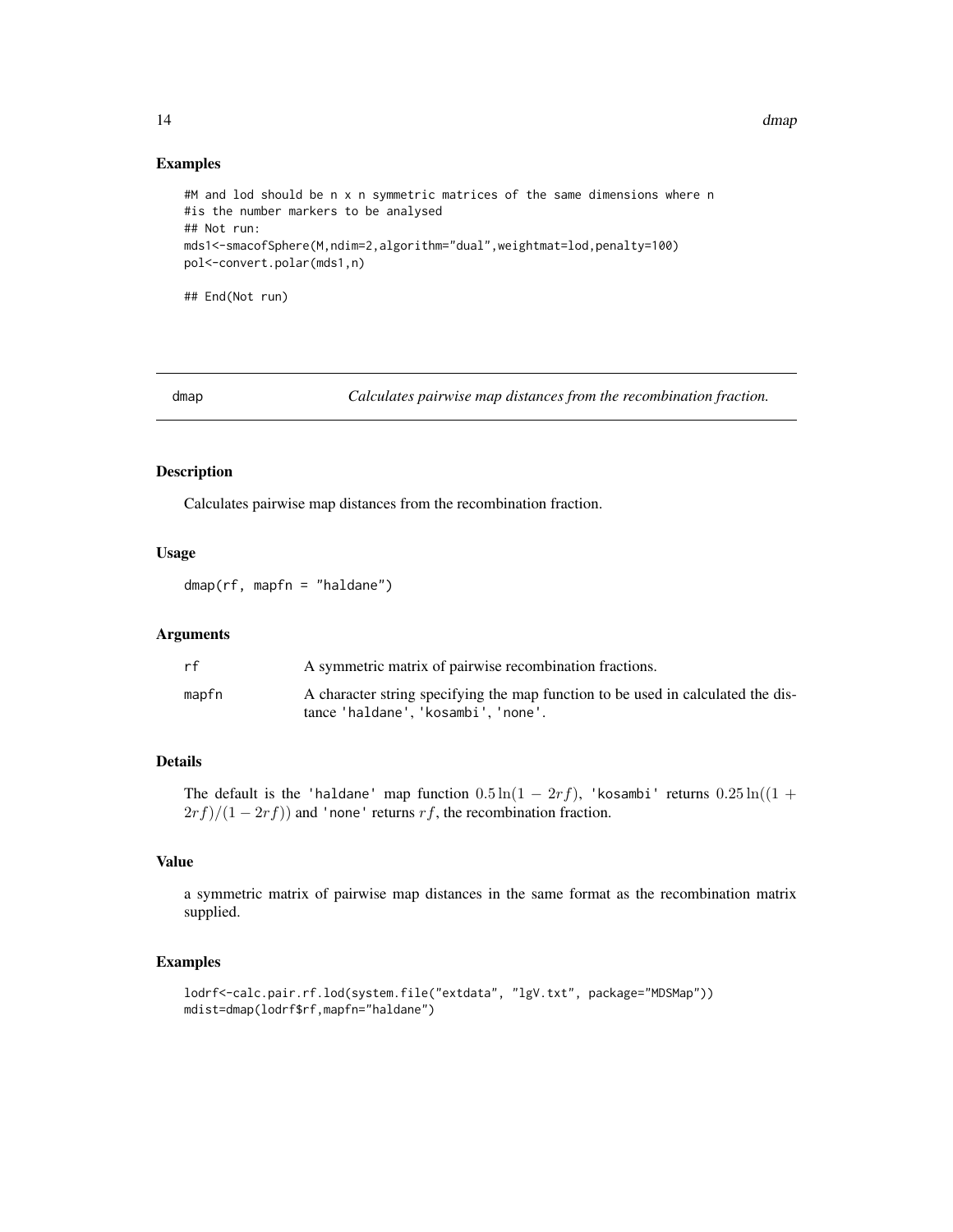<span id="page-14-0"></span>

Reorders a distance map by a new marker order.

# Usage

```
dmap.check(distmap, newrank)
```
# Arguments

| distmap | A symmetric matrix of pairwise inter-marker distances.                        |
|---------|-------------------------------------------------------------------------------|
| newrank | A vector of scalars giving the new rank of each marker, markers should appear |
|         | in the same order as in the distmap.                                          |

# Details

The rows and columns in distmap are reordered such that if entry i in newrank has value j then row j and column j in the new matrix are row i and column i from distmap.

#### Value

Matrix of pairwise inter-marker distances.

# Examples

```
s<-matrix(1:25,nrow=5)
s<-0.5*(s+t(s))
rank<-c(1,3,4,2,5)
dmap.check(s,rank)
```
<span id="page-14-1"></span>estimate.map *Load data, estimate a linkage map and plot diagnostics for the fit.*

# Description

Load data, estimate a linkage map and plot diagnostics for the fit.

# Usage

```
estimate.map(fname, p = NULL, n = NULL, ispc = TRUE, ndim = 2,
  weightfn = "lod2", mapfn = "haldane", D1lim = NULL, D2lim = NULL,
 D3lim = NULL, displaytext = TRUE)
```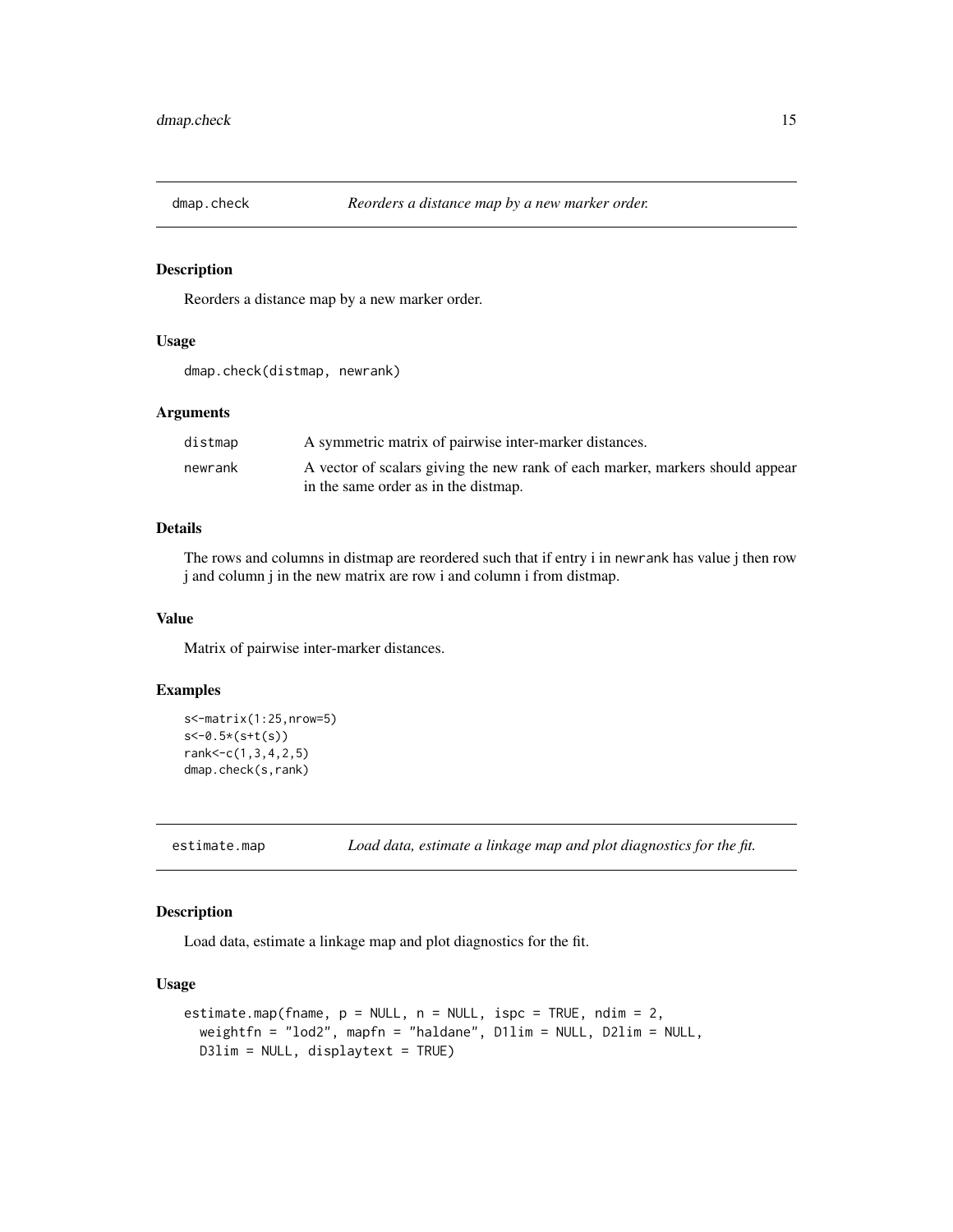# <span id="page-15-0"></span>**Arguments**

| fname       | Character string containing the base file from which the data should be read -<br>should contain the complete file name excluding the suffix which should be. txt                                    |
|-------------|------------------------------------------------------------------------------------------------------------------------------------------------------------------------------------------------------|
| p           | Smoothing parameter.                                                                                                                                                                                 |
| n           | Vector of integers or character strings containing the name or position in the<br>input list of loci to be excluded from the analysis.                                                               |
| ispc        | Logical determining the method to be used to estimate the map. By default<br>this is TRUE and the method of principal curves will be used. If FALSE then the<br>constrained MDS method will be used. |
| ndim        | Integer the number of dimensions to use if the Principal curves method is used.<br>By default this is 2, but it can also be 3.                                                                       |
| weightfn    | Character string specifying the values to use for the weight matrix in the MDS<br>lod <sub>2</sub> or lod.                                                                                           |
| mapfn       | Character string specifying the map function to use on the recombination frac-<br>tions 'haldane' is default, 'kosambi' or 'none'.                                                                   |
| D1lim       | Numeric vector specifying the limits of the axis relating to dimension 1 of the<br>wMDS used to estimate the map.                                                                                    |
| D2lim       | Numeric vector specifying the limits of the axis relating to dimension 1 of the<br>wMDS used to estimate the map.                                                                                    |
| D3lim       | Numeric vector specifying the limits of the axis relating to dimension 1 of the<br>wMDS used to estimate the map.                                                                                    |
| displaytext | Logical argument determining how markers should be labelled in the wMDS<br>configuration plot. If TRUE then marker names are used. If FALSE then numbers<br>are used.                                |

# Details

Data is read from a text file which should be of the form described below. By default, ispc=TRUE, in which case maps are estimated using unconstrained weighted MDS followed by fitting a principal curve. Details can be found in the description of the function [calc.maps.pc](#page-2-1). If ispc=FALSE maps are estimated using spherically constrained weighted MDS. Details can be found in the description of the function [calc.maps.sphere](#page-4-1).

ndim is only relevant if ispc=TRUE, in which case it specifies the number of dimensions to be used, the default is 2 but it can also be 3 dimensions.

Diagnostic plots are then produced using [plot.pcmap](#page-23-1) for the method of principal curves in 2 dimensions, [plot.pcmap3d](#page-24-1) for the method of principal curves in 3 dimensions and [plot.spheremap](#page-25-1) for the method using spherically constrained MDS.

n specifies markers to be omitted from the analysis. It can be a vector of character strings specifying makers to be omitted, or a vector of integers specifying the markers to omit. The latter method is likely to be useful when removing outliers after inspection of the diagnostic plot, because the output contains a dataframe, locikey, which associates each marker with its identifying number. By default this is NULL and all markers in the file will be analysed.

p is a smoothing parameter which operates quite differently depending on whether map estimation is performed using Principal Curves or Constrained MDS. If the PC method is used, p determines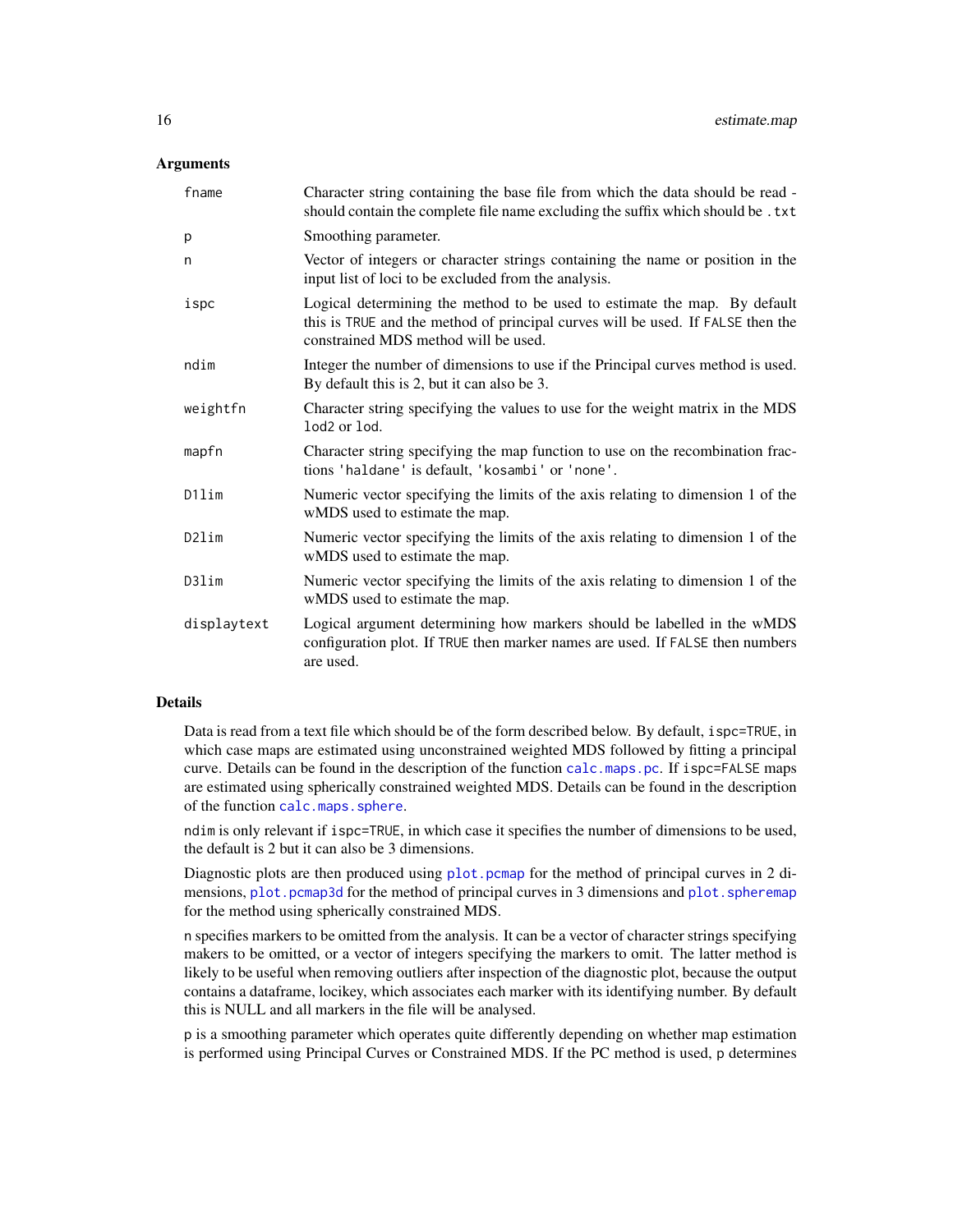<span id="page-16-0"></span>the smoothing parameter spar in the function [principal\\_curve](#page-0-0) from the package **princurve**. If NULL then the most appropriate value will be determined using leave one out cross validation. If Constrained MDS is used then p must be set to a number which specifies the penalty for deviations from the sphere in the function [smacofSphere](#page-0-0) from the **smacof** package. Something between 50 and 100 is generally appropriate and this penalty can be decreased if stress from the constrained analysis is more than about 10 for details)

File names should be of the form fname.txt and it is assumed that they are in a tab or space separated file of the format displayed below. The first entry on the first row is the number of markers to be analysed. Underneath this is a table in which the first two columns contain marker names, the third column contains the pairwise recombination fractions between the markers and the fourth column the associated LOD score. Note that marker names in the first column vary more slowly than in the second column. Missing recombination pairs are acceptable. Recombination fractions greater than 0.499999 are set to that value.

| nmarkers |                                              |  |
|----------|----------------------------------------------|--|
|          | marker_1 marker_2 recombination fraction LOD |  |
|          |                                              |  |
|          |                                              |  |
|          |                                              |  |
|          |                                              |  |
|          |                                              |  |
|          |                                              |  |
|          |                                              |  |
|          |                                              |  |
|          |                                              |  |
|          |                                              |  |

#### Value

map (s3 class pcmap, pcmap3d or spheremap) from [calc.maps.pc](#page-2-1) if ispc=TRUE or [calc.maps.sphere](#page-4-1) if ispc=FALSE.

# References

de Leeuw J, Mair P (2009) Multidimensional scaling using majorization: SMACOF in R. J Stat Softw 31: 1-30 <http://www.jstatsoft.org/v31/i03/>

Hastie T, Weingessel A, Bengtsson H, Cannoodt R (1999) princurve: Fits a Principal Curve in Arbitrary Dimension. ) R package version 2.1.2. [https://CRAN.R-project.org/package=](https://CRAN.R-project.org/package=princurve) [princurve](https://CRAN.R-project.org/package=princurve)

# See Also

[smacofSphere](#page-0-0), [principal\\_curve](#page-0-0), [calc.maps.pc](#page-2-1), [calc.maps.sphere](#page-4-1), [plot.pcmap](#page-23-1), [plot.pcmap3d](#page-24-1), [plot.spheremap](#page-25-1)

# Examples

```
estimate.map(system.file("extdata", "lgI.txt", package="MDSMap"),
```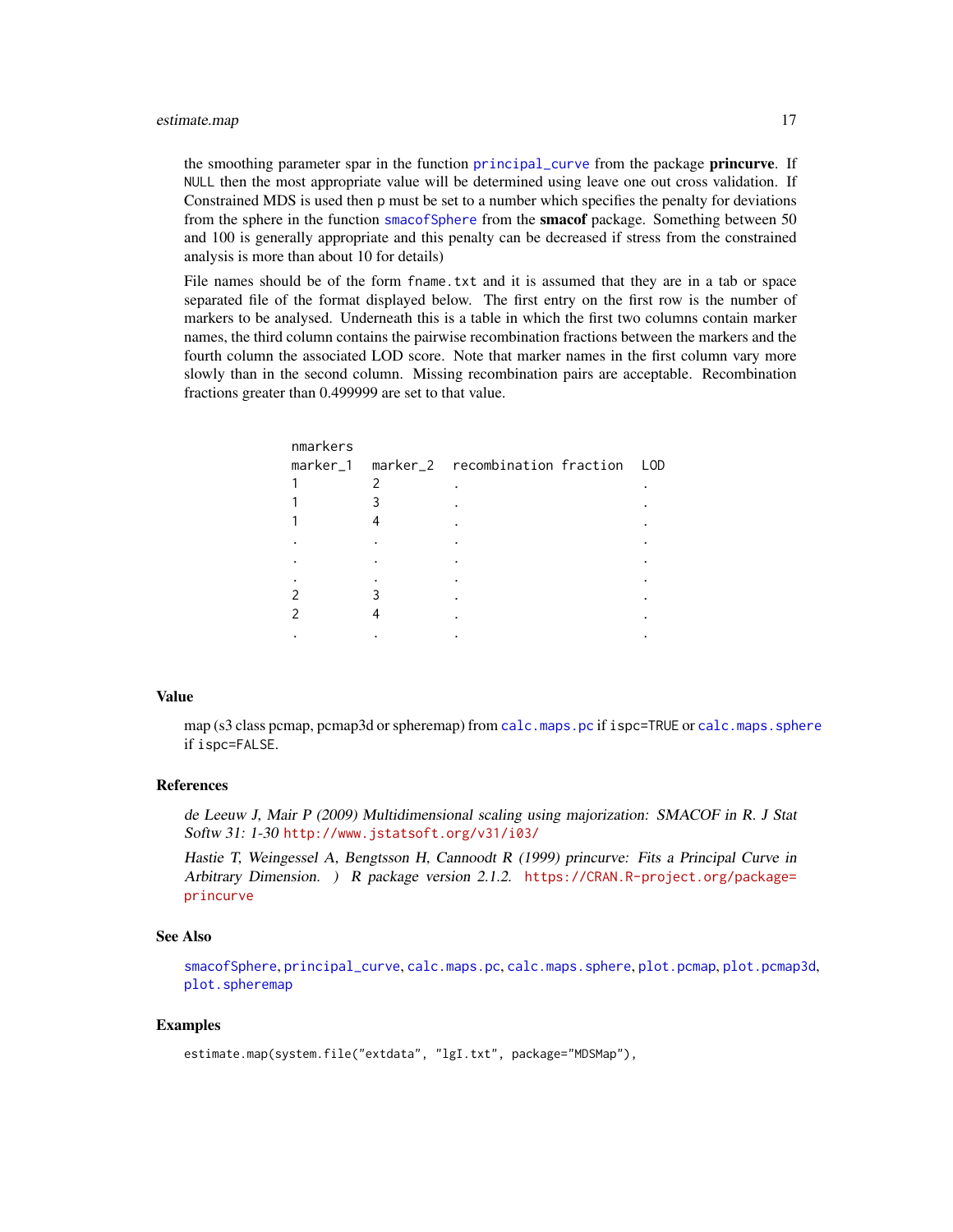<span id="page-17-0"></span>ndim=3)

<span id="page-17-1"></span>

# Description

Calculates the distance of a marker from some objective "truth".

#### Usage

get.dist.loci(loci, estmap, realmap)

# Arguments

| loci    | Character string or number specifying the marker name.                                                                                 |
|---------|----------------------------------------------------------------------------------------------------------------------------------------|
| estmap  | Data frame in which has a column called "names" containing marker names and<br>a column called "position" containing marker positions. |
| realmap | Data frame in which the first column contains marker names and the second<br>column marker positions. Column names are not necessary.  |

# Details

Both the first column of realmap and estmap\$name must contain markername, but aside from this they do not have to have identical entries.

#### Value

position in estmap-position in realmap

get.nearest.informative

*For a given marker finds the nearest neighbours with LOD scores > 0.*

# Description

Finds the nearest neighbours of a marker with LOD scores > 0.

# Usage

get.nearest.informative(loci, lodmap)

# Arguments

| loci   | Scalar indicating a marker number       |
|--------|-----------------------------------------|
| lodmap | Symmetric matrix of pairwise LOD scores |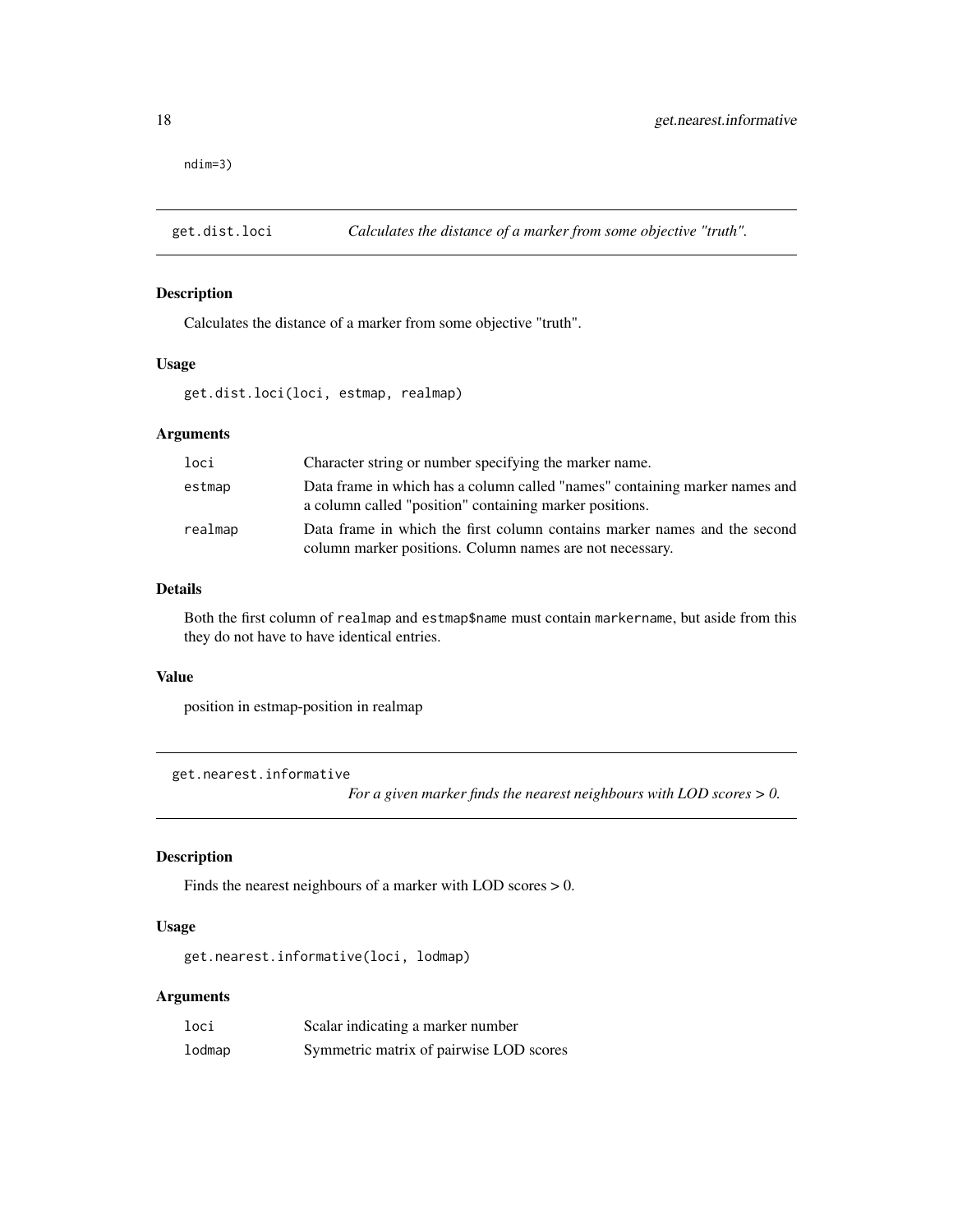#### <span id="page-18-0"></span>invert.map 19

# Details

The columns and rows of the matrix should be in the order corresponding to the estimated map order. The function then returns the ranks of first markers to the left and right of the marker of interest with non-zero lod scores.

# Value

A vector of length 1 or 2 containing the rank of the nearest informative markers.

invert.map *Invert the order of locimap from an estimated map.*

# Description

Takes the locimap from estimate.maps a dataframe containing names and positions and any other information in increasing order of distance and inverts the order.

# Usage

```
invert.map(locimap)
```
# Arguments

locimap a data frame containing the markers names and positions

#### Details

The map should be a data frame with a column called 'position'. It should have a starting marker a position zero. The function then inverts the distances from so that the marker at maximum distance from the starting marker (the end marker) is at distance 0 and the original starting marker is now at the maximum distance. It also inverts the order of the rows in the data frame. Thus if the markers were originally in order of increasing distance from the starting marker they will now be in order of increasing distance from the end marker.

# Value

The original data frame in inverted order with the distances inverted so that the end marker is now the starting marker.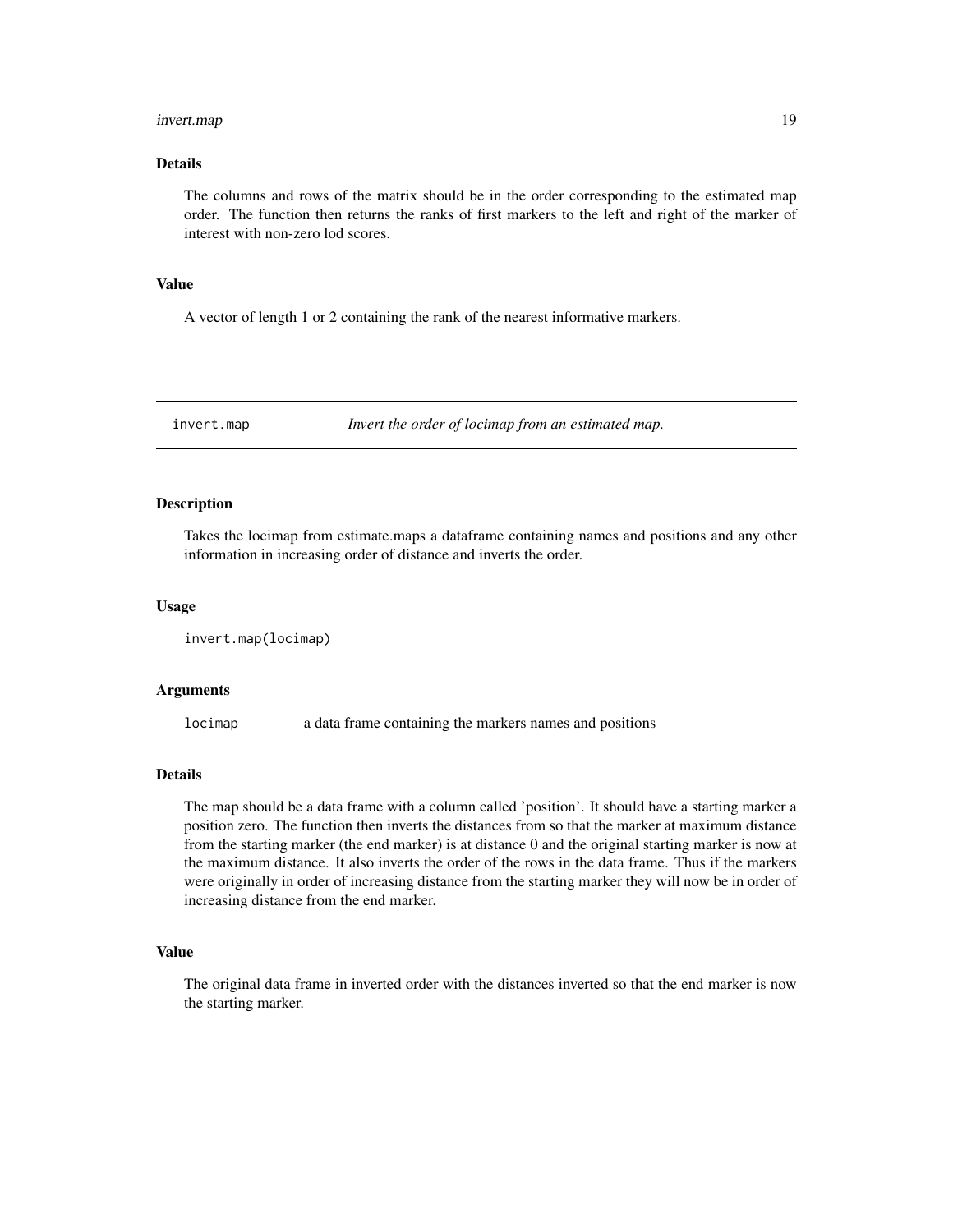<span id="page-19-0"></span>A dataset containing the pairwise recombinations fractions for 143 SNP markers from linkage group I of potato. These are derived from the genotypes of 190 offspring from a cross between potato cultivar Stirling and the breeding line 12601ab1. Further details are available in Hackett et al. (2013).

# Format

An ascii text file in the format described in [calc.maps.pc](#page-2-1) and [calc.maps.sphere](#page-4-1). The first line contains the number of markers and the number of combinations. Then follow the space-separated combinations with their recombination fractions and LOD scores:

|   | LOD                                      |
|---|------------------------------------------|
| 2 |                                          |
| 3 |                                          |
|   |                                          |
|   |                                          |
|   |                                          |
|   |                                          |
|   |                                          |
|   |                                          |
|   |                                          |
|   | marker_1 marker_2 recombination fraction |

# lgI.txt

NA

# Source

Hackett, C.A., McLean, K. and Bryan, G.J. (2013). Linkage analysis and QTL mapping using SNP dosage data in a tetraploid potato mapping population. PLoS ONE 8, e63939

#### Examples

```
system.file("extdata", "lgI.txt", package="MDSMap")
```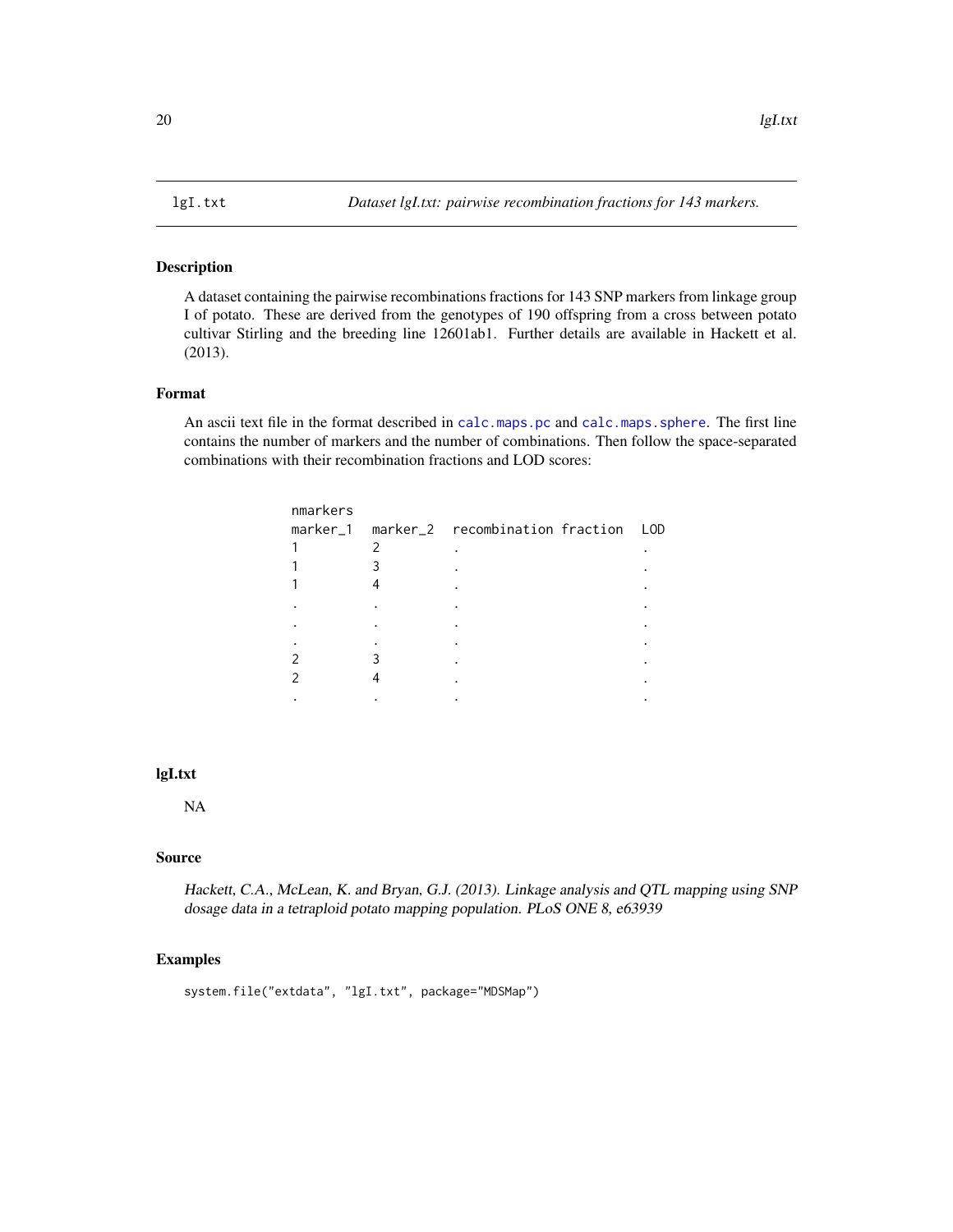<span id="page-20-0"></span>

A dataset containing the pairwise recombinations fractions for 238 SNP markers from linkage group V of potato. These are derived from the genotypes of 190 offspring from a cross between potato cultivar Stirling and the breeding line 12601ab1. Further details are available in Hackett et al. (2013).

# Format

An ascii text file in the format described in [calc.maps.pc](#page-2-1) and [calc.maps.sphere](#page-4-1). The first line contains the number of markers and the number of combinations. Then follow the space-separated combinations with their recombination fractions and LOD scores:

|   | LOD                                      |
|---|------------------------------------------|
| 2 |                                          |
| 3 |                                          |
|   |                                          |
|   |                                          |
|   |                                          |
|   |                                          |
|   |                                          |
|   |                                          |
|   |                                          |
|   | marker_1 marker_2 recombination fraction |

# lgV.txt

NA

# Source

Hackett, C.A., McLean, K. and Bryan, G.J. (2013). Linkage analysis and QTL mapping using SNP dosage data in a tetraploid potato mapping population. PLoS ONE 8, e63939

#### Examples

```
system.file("extdata", "lgV.txt", package="MDSMap")
```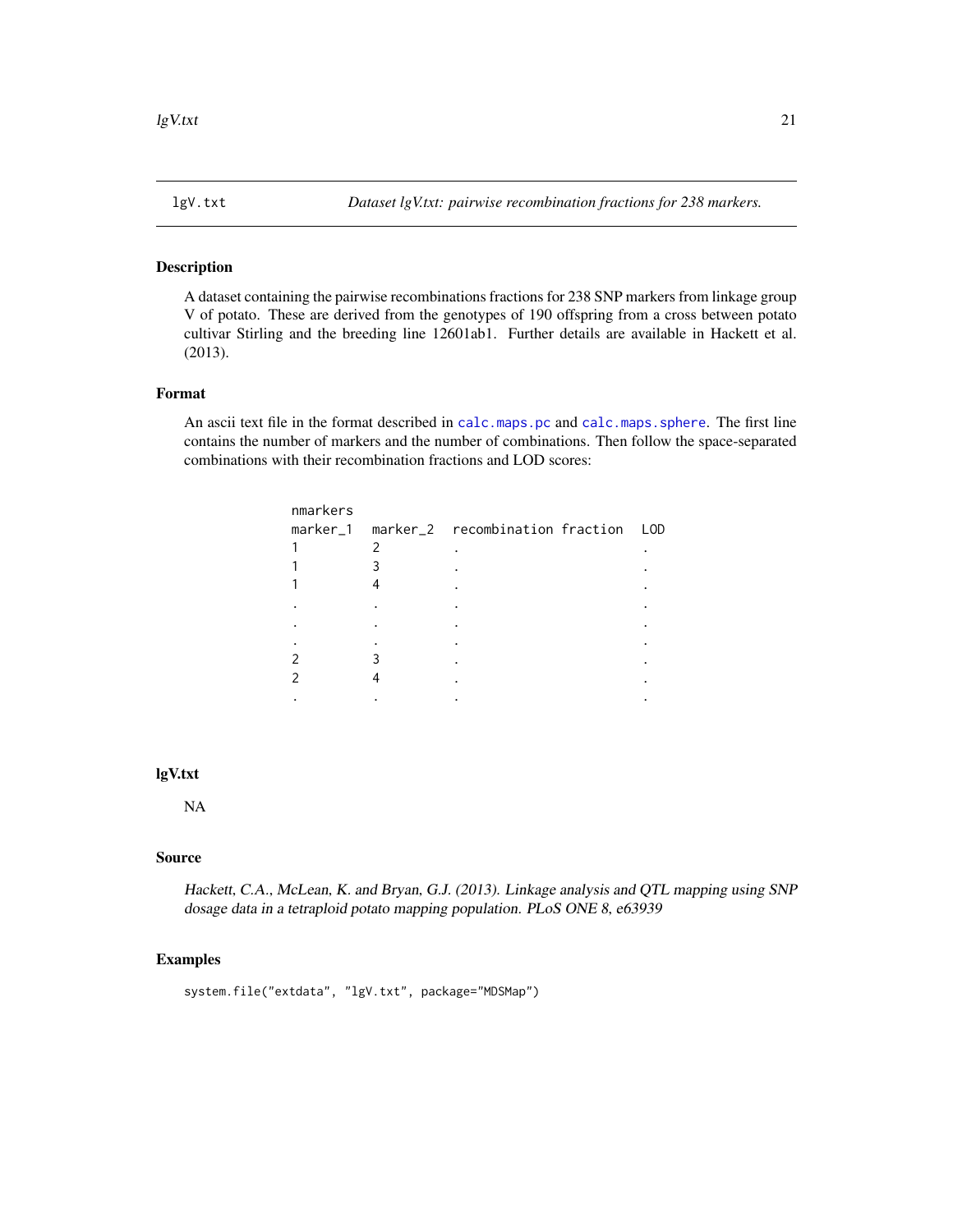<span id="page-21-1"></span><span id="page-21-0"></span>

Maps points from the final configuration of a 2-dimensional spherically constrained wMDS to an interval with a starting point at 0.

#### Usage

```
map.to.interval(mdsobject, nloci)
```
# Arguments

| mdsobject | The output from smacofSphere.               |
|-----------|---------------------------------------------|
| nloci     | The number of markers in the configuration. |

#### Details

Centres the configuration on zero and calculates the median distance of the points from the origin. Finds the largest gap in the spherical configuration and assigns the marker on the right hand side of it angle 0. Converts Cartesian coordinates to polar coordinates and projects points onto the arc centred on 0 with radius the median distance from the origin.

#### Value

A list with the elements:

| chromlength | A named vector giving the position of each marker.                                                                      |
|-------------|-------------------------------------------------------------------------------------------------------------------------|
| order       | A named vector giving the rank order of the markers.                                                                    |
| locilength  | A named vector giving the position of each marker in order of increasing dis-<br>tance along the segment.               |
| maporder    | A named vector of the position in the input list of each marker in order of in-<br>creasing distance along the segment. |

#### See Also

[convert.polar](#page-12-1)

# Examples

```
# M and lod should be n x n symmetric matrices of the same dimensions where
# n is the number markers to be analysed
## Not run:
mds1<-smacofSphere(M,ndim=2,algorithm=dual,weightmat=lod,penalty=100)
pol<-map.to.interval (m1,n)
```
## End(Not run)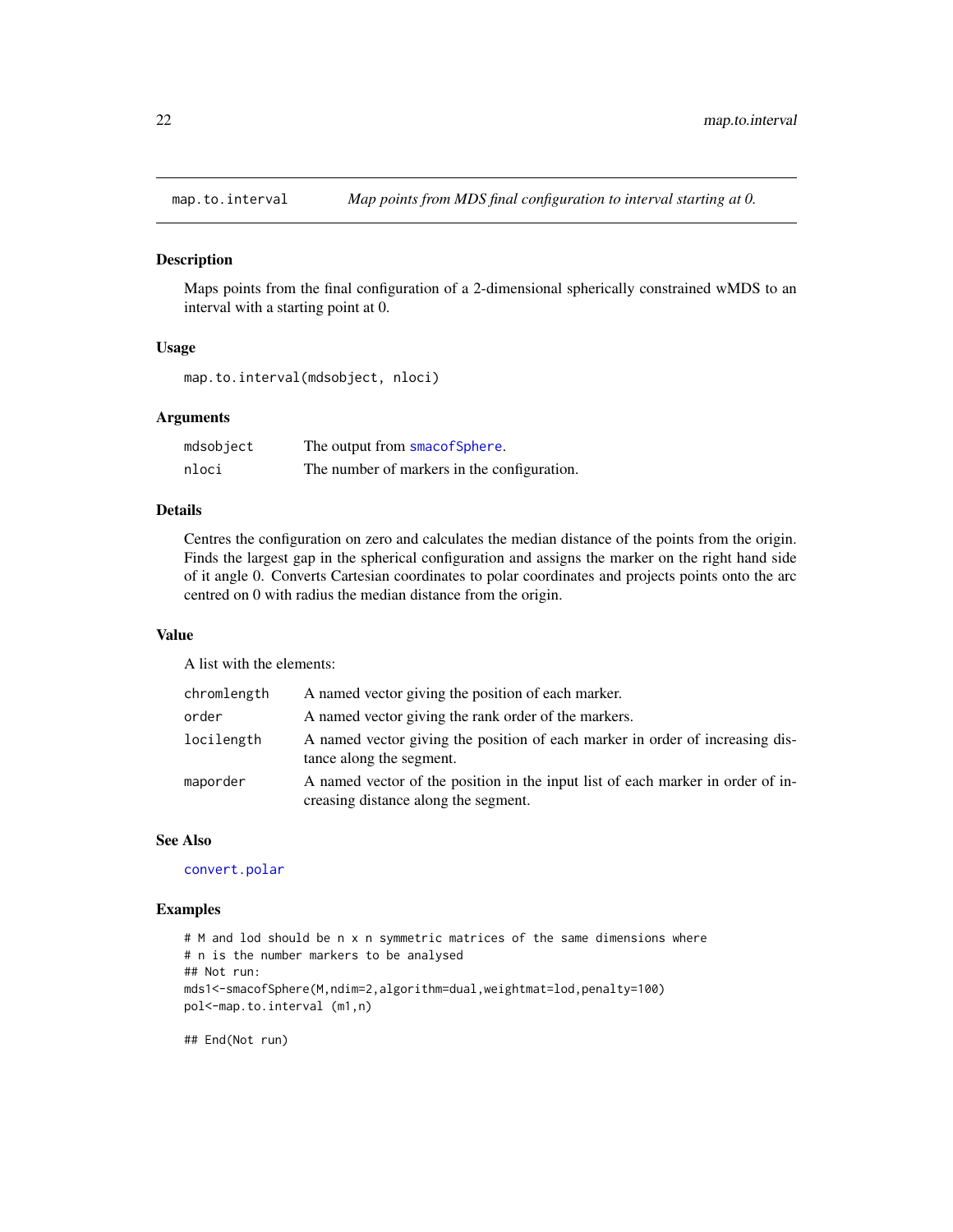<span id="page-22-0"></span>meandist.from.truth *Calculates mean square distance between marker positions in two different maps.*

# Description

Calculates mean square distance of markers in the analysis from some objective "truth".

#### Usage

meandist.from.truth(estmap, realmap)

# Arguments

| estmap  | Estimated map with 2 columns, name and position contain marker names and<br>positions.                                           |
|---------|----------------------------------------------------------------------------------------------------------------------------------|
| realmap | Map in which the first column contains marker names and the second contains<br>marker positions. Column names are not necessary. |

# Details

The first column of realmap must contain identical entries to estmap\$name. However, the order of entries can be different.

For every marker the difference between the position stated in estmap and in realmap is calculated (see [get.dist.loci](#page-17-1)).

Every difference is squared and the mean of the square differences is returned.

Note that where different weights are used in estimating maps, it is valid to compare the mean distance from the truth. However, if different map functions are used then the distances are not comparable.

Therefore, if there is some knowledge of markers on a chromosome and data is simulated so that there is some objective knowledge of the truth then this function could be used to decide whether to use lod or lod2 weightings to estimate maps attempting to locate additional markers. However, it is not suitable for deciding on the map functions used to calculated the pairwise marker distances.

# Value

A list with the following elements:

| pointdist | Data frame containing marker names and the distance between the estimated |  |  |  |
|-----------|---------------------------------------------------------------------------|--|--|--|
|           | position and the "real" position.                                         |  |  |  |

meansquaredist mean square distance between the estimated real position of markers.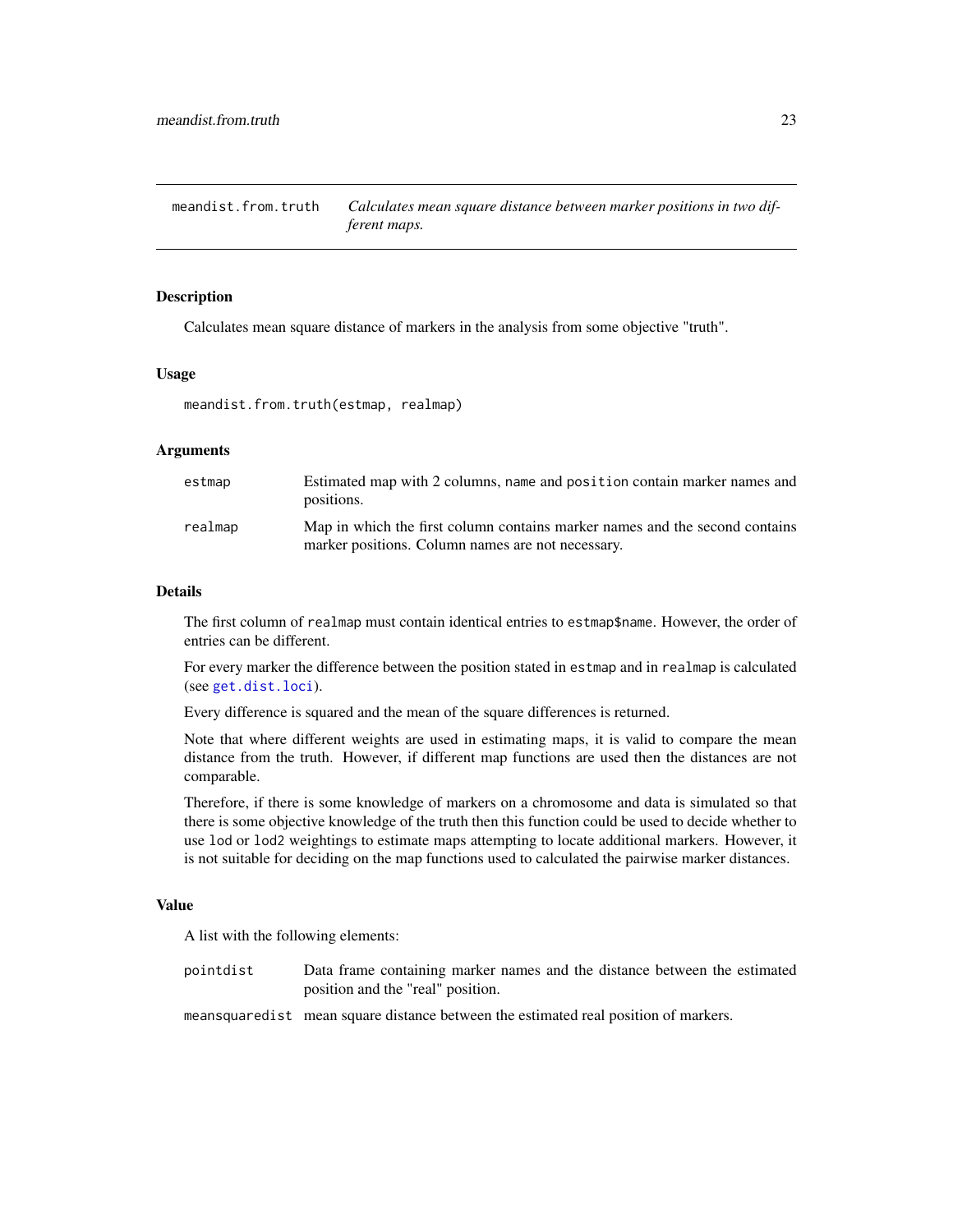<span id="page-23-1"></span><span id="page-23-0"></span>

Diagnostic plots for the map estimation using calc.maps.pc with 2 dimensions.

#### Usage

```
## S3 method for class 'pcmap'
plot(x, D1lim = NULL, D2lim = NULL,displaytext = TRUE, ...)
```
#### Arguments

| <b>X</b>    | Map object from calc.maps.pc() with 2 dimensions.                                                                                                                       |
|-------------|-------------------------------------------------------------------------------------------------------------------------------------------------------------------------|
| D1lim       | Numeric vector specifying the limits of the horizontal axis.                                                                                                            |
| D2lim       | Numeric vector specifying the limits of the vertical axis.                                                                                                              |
| displaytext | Logical argument determining how markers should be labelled in the wMDS<br>configuration plot. If TRUE then marker names are used. If FALSE then num-<br>bers are used. |
| $\cdots$    | Further arguments are ignored. (accepted for compatibility with generic plot)                                                                                           |

# Details

Plots 2 panels:

Panel 1 the final MDS configuration and the fitted principal curve from the [calc.maps.pc\(\)](#page-2-1) in 2 dimensions. If D1lim or D2lim is not specified, then limits are defined by plot. smacof.

Panel 2 the pointwise nearest neighbour fits in order of the position in the estimated map.

Markers are assigned numbers according to the order in which they occur in the input file. The locikey output of the map object is a data frame associating marker names with their numbers. This can be accessed using pcmap\$locikey. If displaytext=FALSE then markers will be labelled by these numbers. By default displaytext=TRUE and markers are labelled by marker name.

# References

de Leeuw J, Mair P (2009) Multidimensional scaling using majorization: SMACOF in R. J Stat Softw 31: 1-30 <http://www.jstatsoft.org/v31/i03/>

# See Also

[plot.pcmap3d](#page-24-1), [plot.spheremap](#page-25-1),[plot.smacof](#page-0-0), [calc.maps.pc](#page-2-1)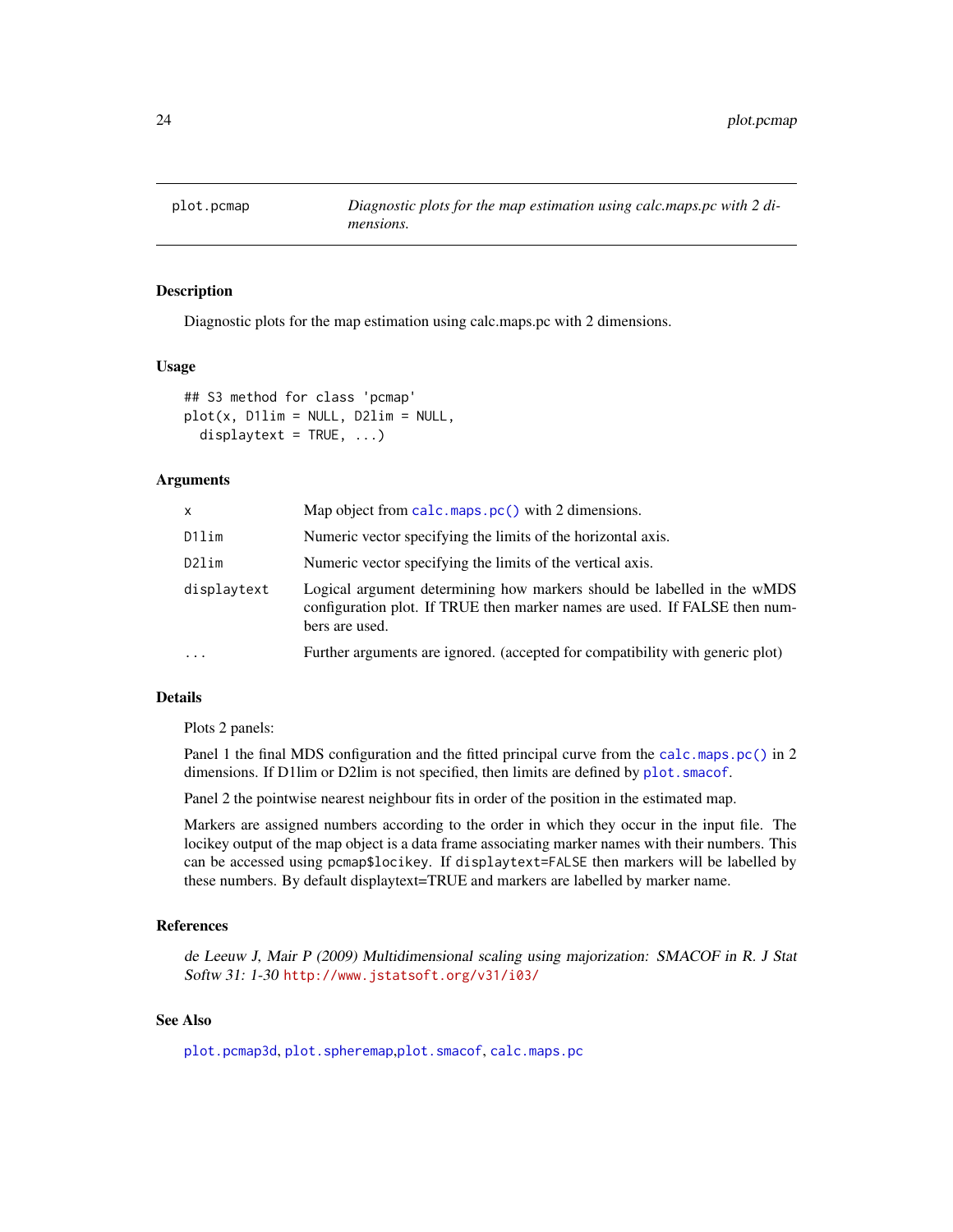# <span id="page-24-0"></span>plot.pcmap3d 25

# Examples

```
map<-calc.maps.pc(system.file("extdata", "lgV.txt", package="MDSMap"),
ndim=2,weightfn='lod2',mapfn='haldane')
plot(map)
```
<span id="page-24-1"></span>

| plot.pcmap3d | Diagnostic plots for the map estimation using calc.maps.pc with 3 di- |
|--------------|-----------------------------------------------------------------------|
|              | mensions.                                                             |

#### **Description**

Diagnostic plots for the map estimation using calc.maps.pc with 3 dimensions.

#### Usage

## S3 method for class 'pcmap3d'  $plot(x, D1lim = NULL, D2lim = NULL, D3lim = NULL,$ displaytext =  $TRUE$ , ...)

# Arguments

| x           | Map object from calc.maps.pc() with 3 dimensions.                                                                                                                       |
|-------------|-------------------------------------------------------------------------------------------------------------------------------------------------------------------------|
| D1lim       | Numeric vector specifying the limits of the axis relating to dimension 1 of the<br>wMDS used to obtain pcmap3d.                                                         |
| D2lim       | Numeric vector specifying the limits of the axis relating to dimension 1 of the<br>wMDS used to obtain pcmap3d.                                                         |
| D3lim       | Numeric vector specifying the limits of the axis relating to dimension 1 of the<br>wMDS used to obtain pcmap3d.                                                         |
| displaytext | Logical argument determining how markers should be labelled in the wMDS<br>configuration plot. If TRUE then marker names are used. If FALSE then num-<br>bers are used. |
| $\cdots$    | Further arguments are ignored. (accepted for compatibility with generic plot)                                                                                           |
|             |                                                                                                                                                                         |

# Details

Plots 4 panels

Panels 1-3 show the final MDS configuration and the fitted principal curve from the [calc.maps.pc\(\)](#page-2-1) in 3 dimensions. plots D1 vs D2, D1 vs D3 and D2 vs D3. If D1lim, D2lim or D3lim is not specified, then limits are defined by [plot.smacof](#page-0-0).

Panel 4 shows the pointwise nearest neighbour fits in order of the position in the estimated map.

Also plots a 3 dimensional scatterplot of the final MDS configuration and the fitted principal curve in a new window using [plot3d](#page-0-0) from the [rgl package](#page-0-0).

Markers are assigned numbers according to the order in which they occur in the input file. The locikey output of the map object is a data frame associating marker names with their numbers. This can be accessed using pcmap3d\$locikey. If displaytext=FALSE then markers will be labelled by these numbers. By default displaytext=TRUE and markers are labelled by marker name.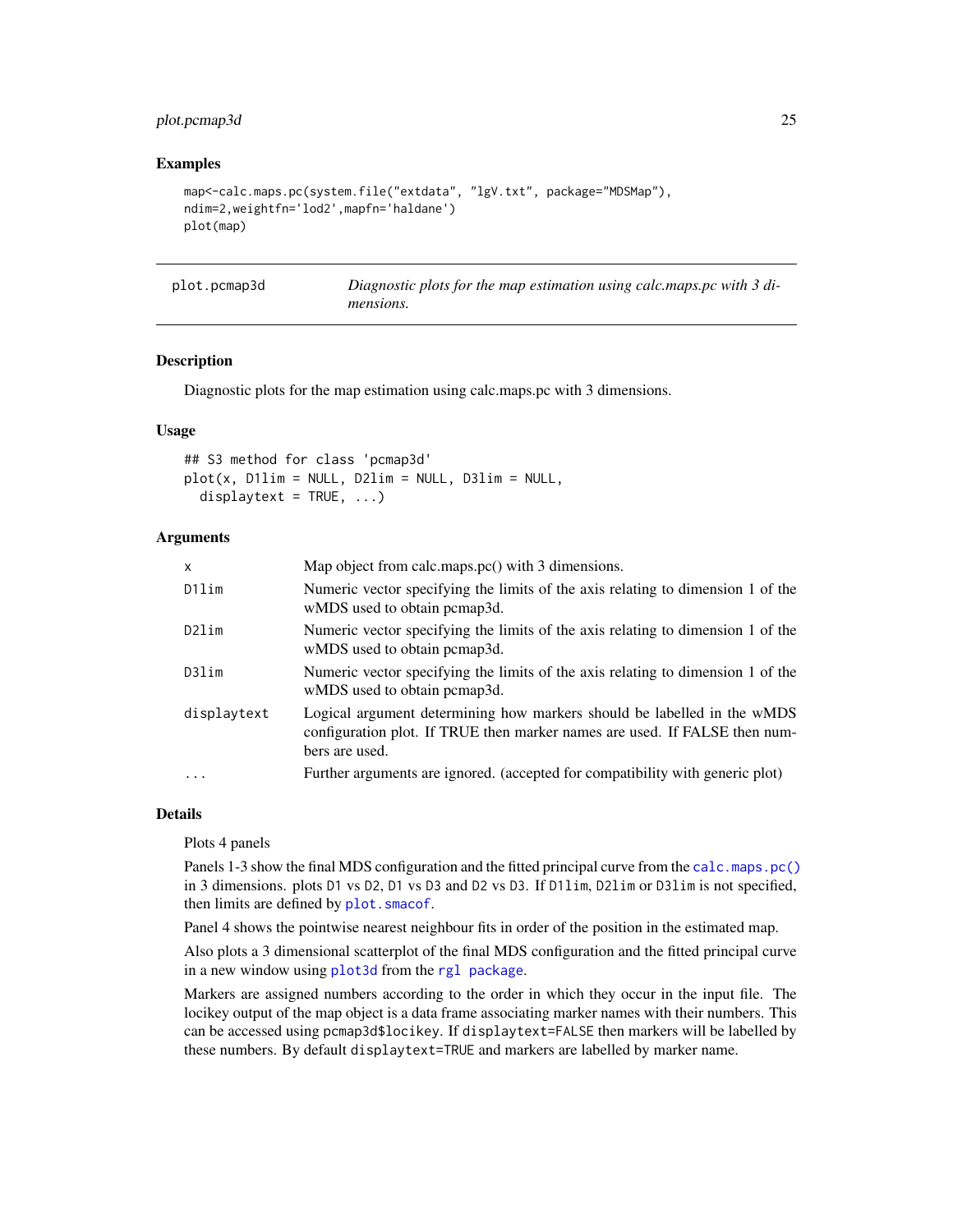# <span id="page-25-0"></span>References

de Leeuw J, Mair P (2009) Multidimensional scaling using majorization: SMACOF in R. J Stat Softw 31: 1-30 <http://www.jstatsoft.org/v31/i03/>

# See Also

[plot.pcmap](#page-23-1), [plot.spheremap](#page-25-1),[plot.smacof](#page-0-0), [calc.maps.pc](#page-2-1), [plot3d](#page-0-0)

# Examples

```
map<-calc.maps.pc(system.file("extdata", "lgV.txt", package="MDSMap"),
ndim=3,weightfn='lod2',mapfn='haldane')
plot(map)
```
<span id="page-25-1"></span>

| plot.spheremap |                   | Produces diagnostic plots for the estimated map using |  |  |  |
|----------------|-------------------|-------------------------------------------------------|--|--|--|
|                | calc.maps.sphere. |                                                       |  |  |  |

# Description

Produces diagnostic plots for the estimated map using [calc.maps.sphere](#page-4-1).

#### Usage

## S3 method for class 'spheremap'  $plot(x, display)$  displaytext = TRUE, ...)

# Arguments

| X                 | Map object from calc.maps.sphere                                                                                                                                       |
|-------------------|------------------------------------------------------------------------------------------------------------------------------------------------------------------------|
| displaytext       | Logical argument determining how markers should be labelled in the MDS con-<br>figuration plot. If TRUE then marker names are used. If FALSE then numbers<br>are used. |
| $\cdot\cdot\cdot$ | Further arguments are ignored. (accepted for compatibility with generic plot)                                                                                          |

# Details

Produces a figure with 3 panels from a map object produced by [calc.maps.sphere](#page-4-1).

Panel one shows the stress of the unconstrained MDS, the stress of the constrained MDS and the ratio of the two. A good rule of thumb is the stress from the constrained MDS should not be more than 10

Panel 2 shows the final configuration of the unconstrained MDS which can be used to identify outliers.

Panel 3 shows the final configuration of the constrained MDS in black and the unconstrained MDS in red. This can be used to check that the constrained fit is not distorting the data - large changes in the rank of a point in either dimension 1 or dimension 2 are indications of a problem with the fit.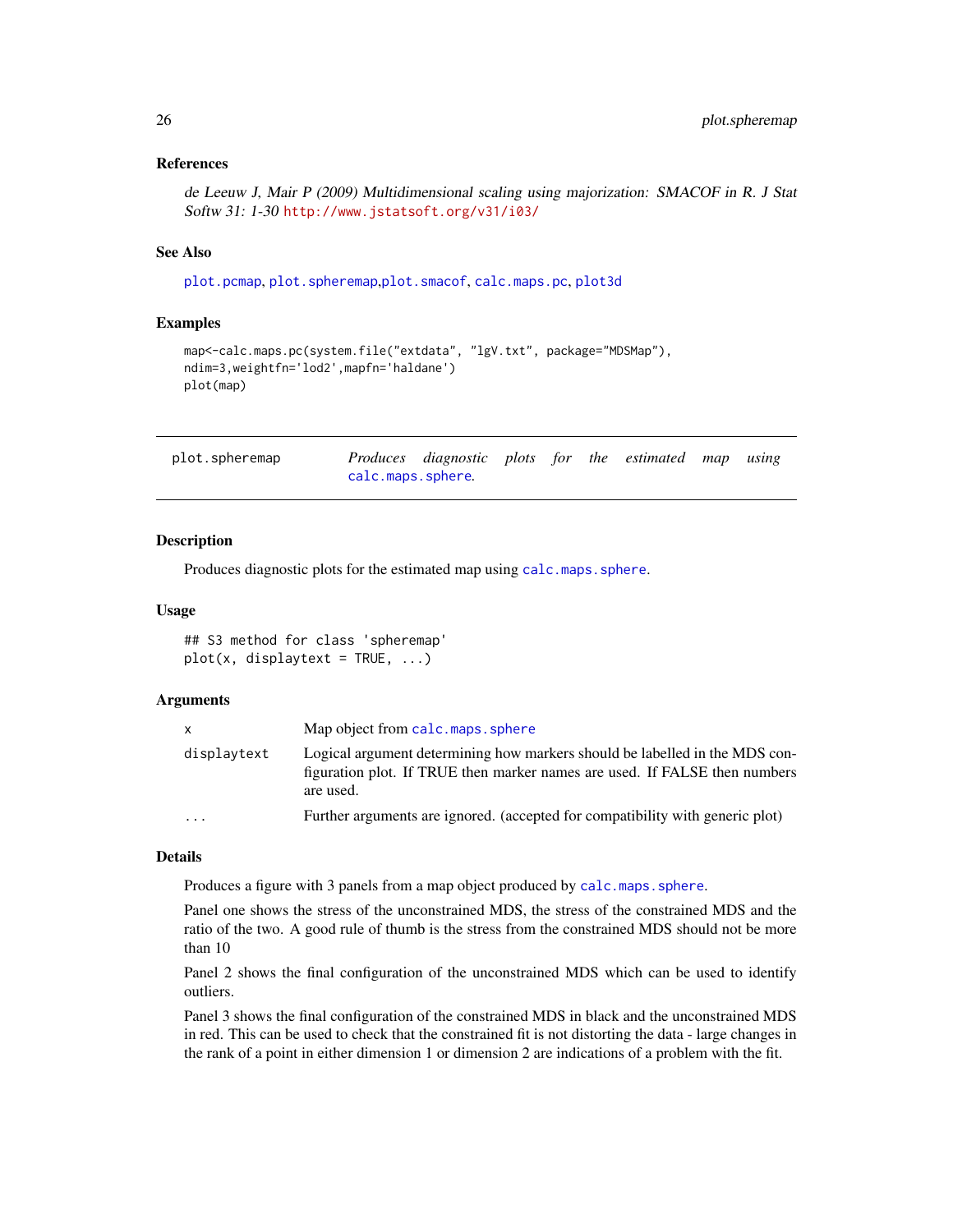<span id="page-26-0"></span>Panel 4 shows the pointwise nearest neighbour fits in order of the position in the estimated map.

If D11 im or D21 im is not specified, then limits of panels 2 and 3 are defined by plot. smacof.

Markers are assigned numbers according to the order in which they occur in the input file. The locikey output of the map object is a data frame associating marker names with their numbers. This can be accessed using pcmap3d\$locikey. If displaytext=FALSE then in panels 2 and 3 markers will be labelled by these numbers. By default displaytext=TRUE and markers are labelled by marker name.

#### References

de Leeuw J, Mair P (2009) Multidimensional scaling using majorization: SMACOF in R. J Stat Softw 31: 1-30 <http://www.jstatsoft.org/v31/i03/>

#### See Also

[plot.pcmap](#page-23-1), [plot.pcmap3d](#page-24-1), [plot.smacof](#page-0-0), [calc.maps.sphere](#page-4-1)

# Examples

```
map<-calc.maps.sphere(system.file("extdata", "lgI.txt", package="MDSMap"),
weightfn='lod', mapfn='kosambi')
plot(map)
```
recalc.nnfit.from.map *Calculate a nearest neighbour fit from an estimated map object.*

# Description

Calculates a new nearest neighbour fit based on a new order from a map object generated by [calc.maps.pc](#page-2-1), [calc.maps.sphere](#page-4-1) or [estimate.map](#page-14-1)

# Usage

recalc.nnfit.from.map(estmap, mapobject, header = TRUE)

#### Arguments

| estmap    | A character string indicating the name of a comma separated value file with the<br>first column containing marker names in the order of their estimated position. |
|-----------|-------------------------------------------------------------------------------------------------------------------------------------------------------------------|
| mapobject | A map object generated by calc.maps.pc, calc.maps.sphere or estimate.map.                                                                                         |
| header    | Logical argument indicating whether the .csv file estmap contains headers -<br>default is TRUE                                                                    |

#### Details

Reads in a new estimated order, reorders the distance map and LOD scores by the new order and recalculates the nearest neighbour fit.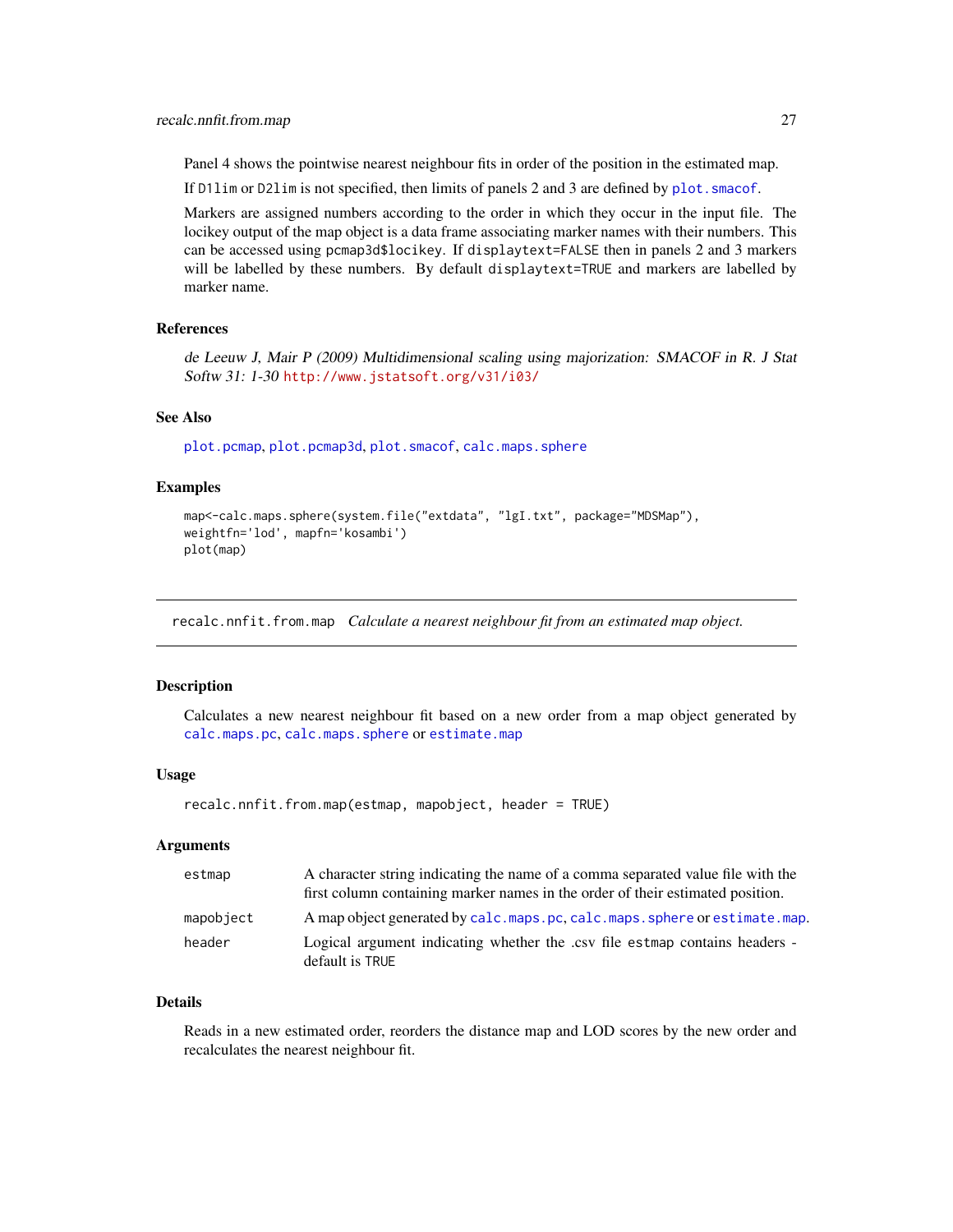# Value

A list with the elements:

| fit       | Sum over all markers of the nearest neighbour fits.   |
|-----------|-------------------------------------------------------|
| pointfits | The nearest neighbour fit for each marker.            |
| meanfit   | Meany of the nearest neighbour fits over all markers. |

#### See Also

[calc.maps.pc](#page-2-1), [calc.maps.sphere](#page-4-1), [estimate.map](#page-14-1), [calc.nnfit](#page-6-1)

sim.bc.rflod.file *Simulate a backcross population from homozygous parents.*

#### Description

Simulates a backcross population from homozygous parents and writes a file containing the number of markers and observed pairwise distances, the pairwise recombination fractions and LOD scores in a text file suitable for analysis by other functions in the package.

# Usage

sim.bc.rflod.file(fname)

# Arguments

fname a character string specifying the base name of the file fname.txt to which the data should be written

#### Details

This function simply generates data for use with the vignette. The R/qtl package is used to simulate a backcross #'population of 200 individuals from homozygous parents with 200 markers in a single linkage group of length #'100cM. The recombination fractions and LOD scores are calculated. The data is written to a text file in the #'format of output from JoinMap 4. In particular, the data is cast into a data frame with marker names in the #'first two columns, pairwise recombination fractions in the third column and associated LOD scores in the fourth #'column. The data is written to a text file 'fname.txt' where the first row contains two entries - the number of #'markers and the number of pairwise observations. Below this the data frame containing the distance data is #'appended with no column headings.

|  | marker 1 marker 2 recombination fraction lod |
|--|----------------------------------------------|

<span id="page-27-0"></span>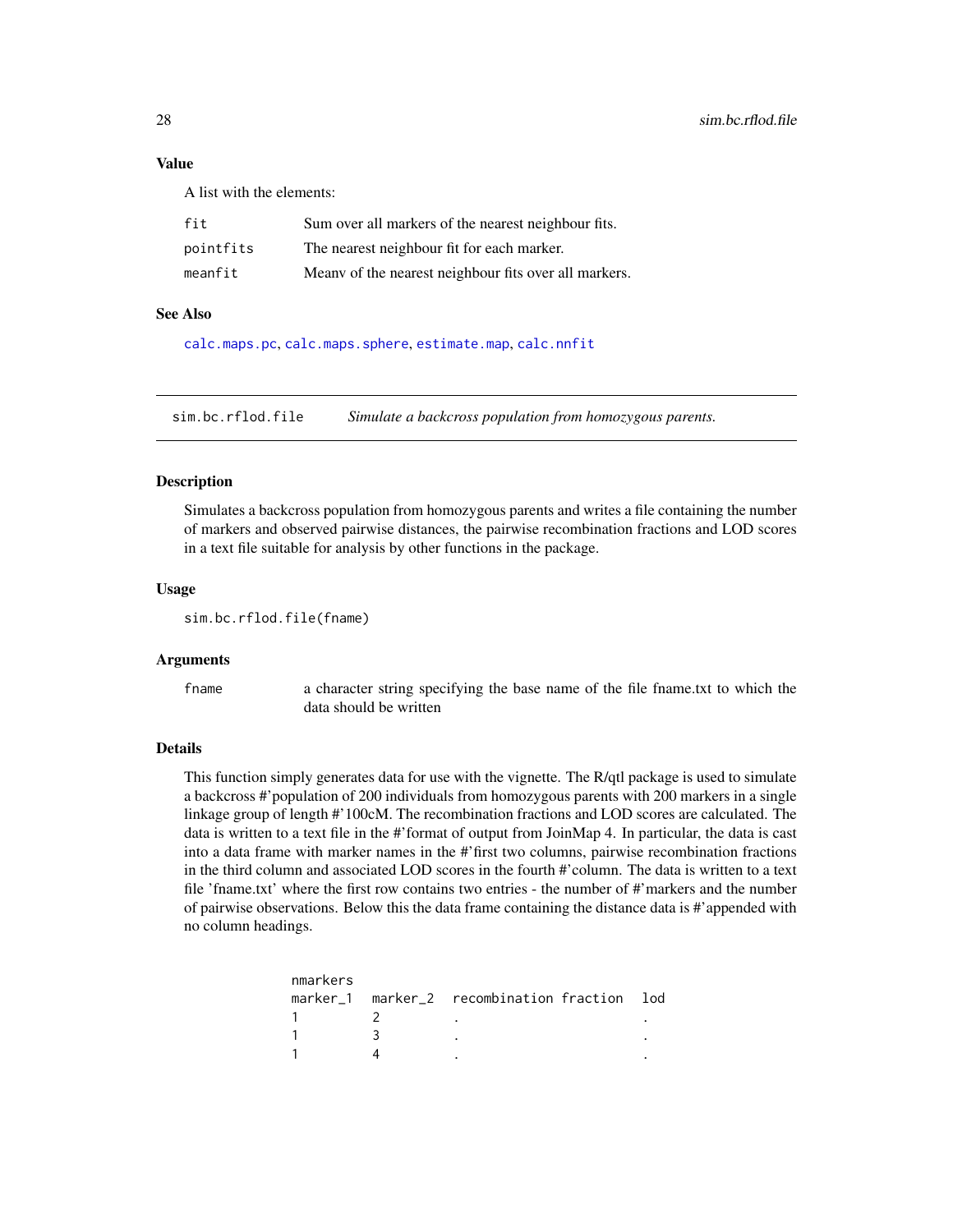# sim.bc.rflod.file 29

| ٠             | $\sim$ 100 $\pm$ | $\sim$ 100 $\pm$ |  |
|---------------|------------------|------------------|--|
| ٠             | $\sim$           | $\sim$ 100 $\pm$ |  |
| ٠             | ٠                | $\cdot$          |  |
| っ             | $\mathbf{R}$     | ٠                |  |
| $\mathcal{D}$ | 4                | ٠                |  |
|               | ٠                | ٠                |  |

# Value

No output - just the text file as above

# References

Broman KW, Wu H, Sen S, Churchill GA (2003) R/qtl: QTL mapping in experimental crosses. Bioinformatics. 189: 889-890 Van Ooijen JW (2006) JoinMap 4; Software for the calculation of genetic linkage maps in experimental populations. Wageningen; Netherlands: Kyazma B.V